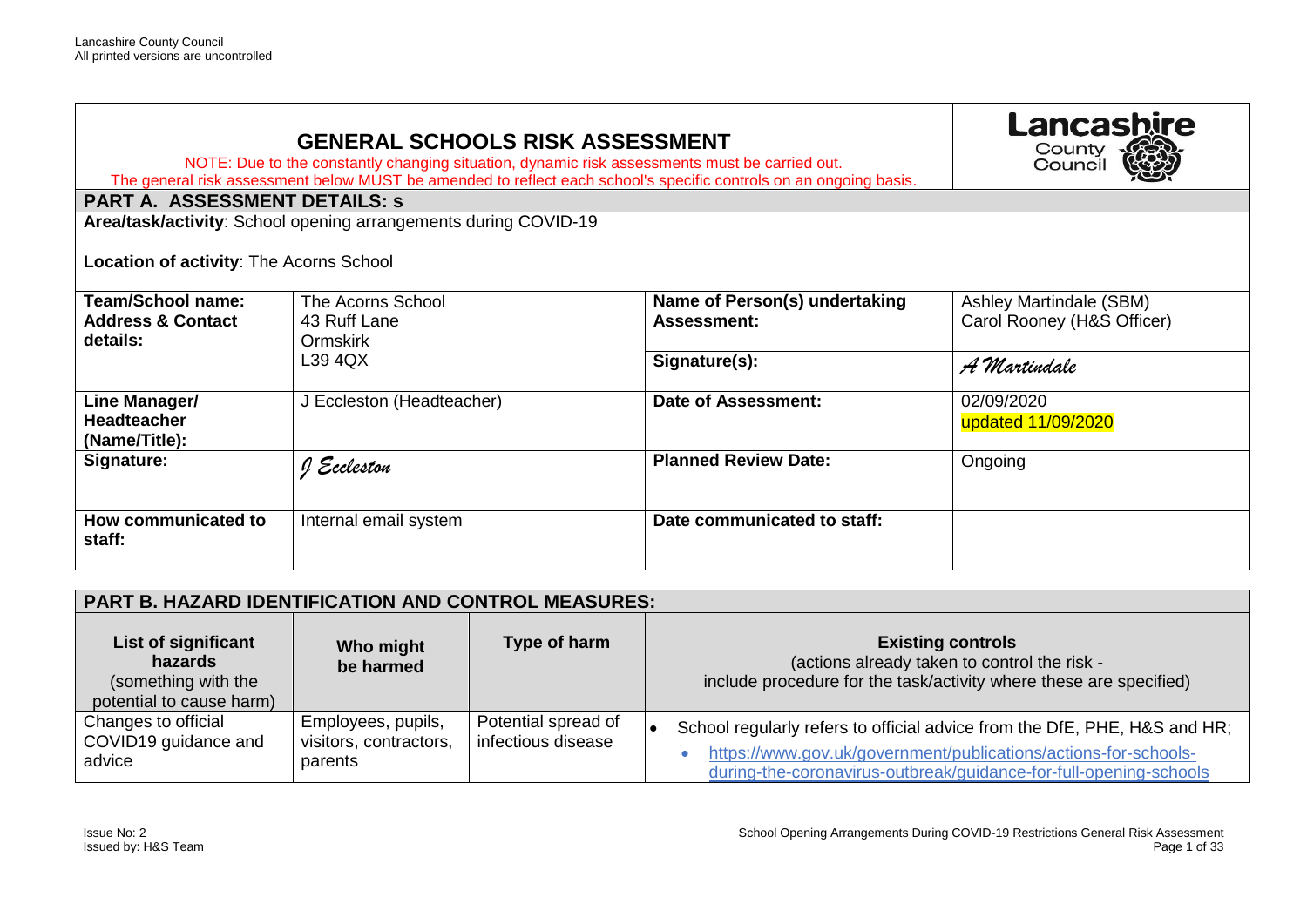|                                                                                                | PART B. HAZARD IDENTIFICATION AND CONTROL MEASURES:     |                                                              |                                                                                                                                                                                                                                                                                                                                                                                                                                                                                                                                                                                                                                                                                                                                                                                                                                                                                                                                                                                                                                                                                                                                                                             |  |
|------------------------------------------------------------------------------------------------|---------------------------------------------------------|--------------------------------------------------------------|-----------------------------------------------------------------------------------------------------------------------------------------------------------------------------------------------------------------------------------------------------------------------------------------------------------------------------------------------------------------------------------------------------------------------------------------------------------------------------------------------------------------------------------------------------------------------------------------------------------------------------------------------------------------------------------------------------------------------------------------------------------------------------------------------------------------------------------------------------------------------------------------------------------------------------------------------------------------------------------------------------------------------------------------------------------------------------------------------------------------------------------------------------------------------------|--|
| List of significant<br>hazards<br>(something with the<br>potential to cause harm)              | Who might<br>be harmed                                  | Type of harm                                                 | <b>Existing controls</b><br>(actions already taken to control the risk -<br>include procedure for the task/activity where these are specified)                                                                                                                                                                                                                                                                                                                                                                                                                                                                                                                                                                                                                                                                                                                                                                                                                                                                                                                                                                                                                              |  |
| Staff or pupils attending<br>school with symptoms of<br>$Covid - 19$                           | Employees, pupils,<br>visitors, contractors,<br>parents | Potential spread of<br>infectious disease                    | COVID-19: guidance for educational settings to prepare for wider<br>$\circ$<br>opening from 1 <sup>st</sup> June<br>COVID-19: guidance for education settings<br>$\circ$<br>COVID-19: maintaining educational provision<br>$\circ$<br><b>LCC Schools HR guidance</b><br>$\circ$<br>LCC Health & Safety COVID-19 web page<br>$\circ$<br>Extended Leadership Team keeps up to date with official COVID-19<br>Guidance and informs employees/school arrangements as required;<br>All employees are aware that if they, or any member of their families,<br>are displaying any symptoms they are to self-isolate and follow the<br>current guidance https://www.gov.uk/government/publications/covid-<br>19-stay-at-home-guidance.<br>Employees should arrange to have a test to see if they have Covid-19<br>https://www.gov.uk/guidance/nhs-test-and-trace-how-it-works#people-<br>who-develop-symptoms-of-coronavirus<br>Key worker staff will communicate this to families, as well as the<br>$\bullet$<br>information being put onto the school newsletter.<br>If there is a confirmed case of Covid-19, a member of SLT will contact<br>the local health protection team. |  |
| Vulnerable & extremely<br>vulnerable staff or pupils<br>with pre-existing health<br>conditions | Staff, pupils,                                          | Becoming seriously<br>ill from the effects of<br>coronavirus | • Adults who were considered to be clinically extremely vulnerable and<br>received a letter advising them to shield are/were advised by the<br>Government that they can/could return to work from 1 August 2020 as long<br>as they maintain social distancing;<br>Pupils who were considered to be clinically extremely vulnerable and<br>received a letter advising them to shield are/were advised by the<br>Government that they can/could return to school from 1 August 2020<br>(when the rest of their class returns);<br>If infection rates rise in local areas, individuals (or family members)<br>from that area, and that area only, will be advised to shield during the                                                                                                                                                                                                                                                                                                                                                                                                                                                                                         |  |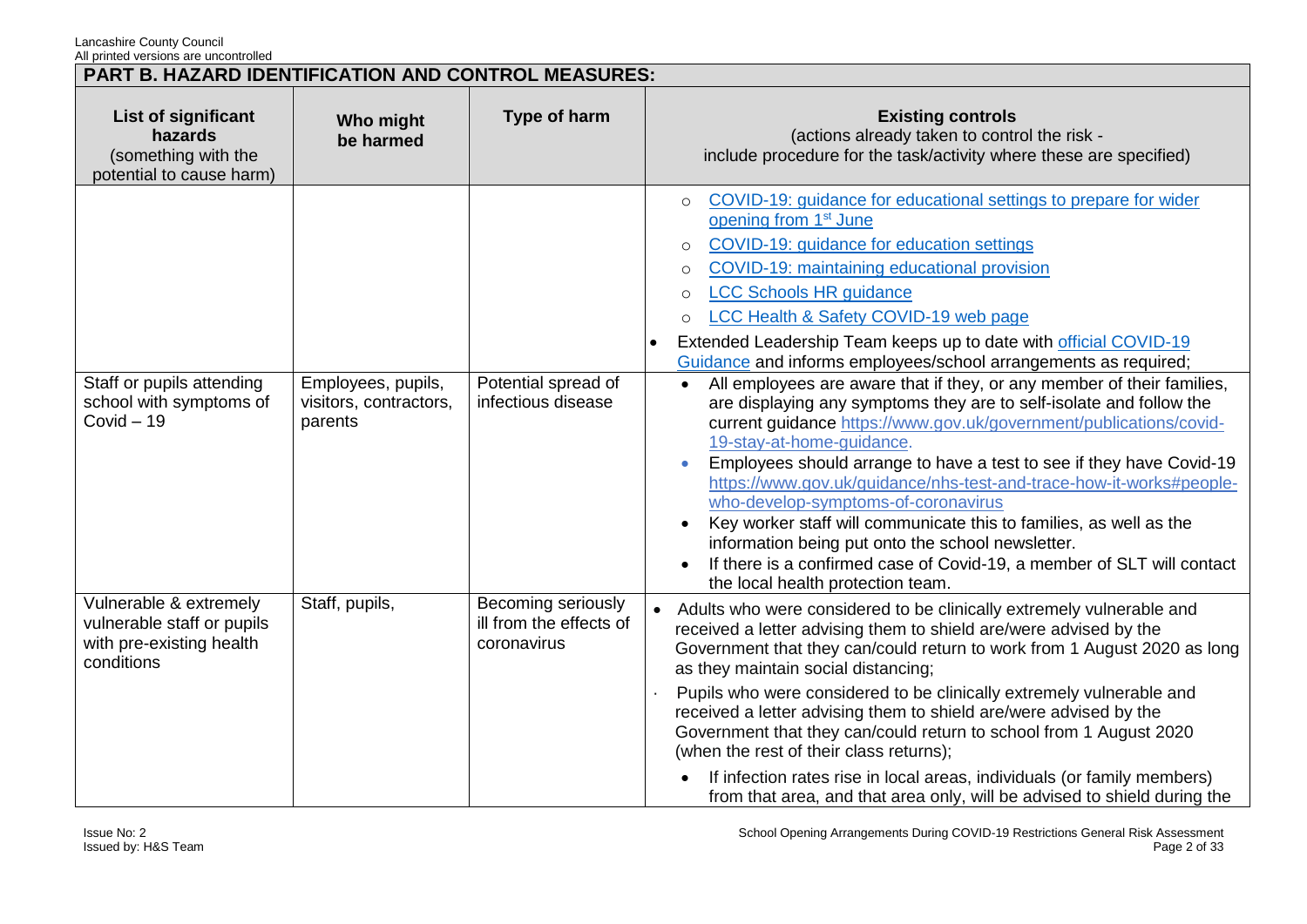| All printed versions are dricontrolled<br>PART B. HAZARD IDENTIFICATION AND CONTROL MEASURES: |                        |              |                                                                                                                                                                                                                                                                                                                                                                                                                                                                                                                                                                                                                                                                                                                                                                                                                                                                                                                                                                                                                                                                                                                                                                                                                                                                                                                                                                                                                                                                                                                                                                                                                                                                                                                                                                                                                                                                                                                                                                                                                                                                                                                                                                       |  |
|-----------------------------------------------------------------------------------------------|------------------------|--------------|-----------------------------------------------------------------------------------------------------------------------------------------------------------------------------------------------------------------------------------------------------------------------------------------------------------------------------------------------------------------------------------------------------------------------------------------------------------------------------------------------------------------------------------------------------------------------------------------------------------------------------------------------------------------------------------------------------------------------------------------------------------------------------------------------------------------------------------------------------------------------------------------------------------------------------------------------------------------------------------------------------------------------------------------------------------------------------------------------------------------------------------------------------------------------------------------------------------------------------------------------------------------------------------------------------------------------------------------------------------------------------------------------------------------------------------------------------------------------------------------------------------------------------------------------------------------------------------------------------------------------------------------------------------------------------------------------------------------------------------------------------------------------------------------------------------------------------------------------------------------------------------------------------------------------------------------------------------------------------------------------------------------------------------------------------------------------------------------------------------------------------------------------------------------------|--|
| List of significant<br>hazards<br>(something with the<br>potential to cause harm)             | Who might<br>be harmed | Type of harm | <b>Existing controls</b><br>(actions already taken to control the risk -<br>include procedure for the task/activity where these are specified)                                                                                                                                                                                                                                                                                                                                                                                                                                                                                                                                                                                                                                                                                                                                                                                                                                                                                                                                                                                                                                                                                                                                                                                                                                                                                                                                                                                                                                                                                                                                                                                                                                                                                                                                                                                                                                                                                                                                                                                                                        |  |
|                                                                                               |                        |              | period where rates remain high and therefore may be temporarily<br>absent:<br>Some pupils no longer required to shield but who generally remain<br>under the care of a specialist health professional may need to discuss<br>their care with their health professional before returning to school. The<br>school works closely with parents of children who are extremely<br>vulnerable to support a return to school, carrying out an individual risk<br>assessment as necessary;<br>School applies the measures set out in the government Guidance for<br>full opening: schools as far as is reasonably practicable to reduce the<br>risk to all staff including those who are extremely clinically vulnerable<br>and clinically vulnerable;<br>Staff members who are in the most at risk categories are reminded to<br>take particular care. Where an employee expresses concerns, An<br>individual risk assessment will be completed to assess the risks to that<br>individual and identify ways to reduce these risk to an acceptable level<br>including where possible the need for any reasonable adjustments<br>such as temporarily working from home or temporary deployment to a<br>role where it is possible to maintain social distancing. This will be<br>done in consultation with the member of staff and will be reviewed on<br>a regular basis or in the event of any significant changes;<br>Pregnant women are categorised as 'clinically vulnerable' as a<br>precautionary measure. As per the Management of Health and Safety<br>at Work Regulations 1999 (MHSW) a new & expectant mother risk<br>assessment and individual Covid-19 concerns risk assessment will be<br>completed for all pregnant staff;<br>People who live with those who are clinically extremely vulnerable or<br>clinically vulnerable attend the workplace as normal;<br>Some people with particular characteristics may be at comparatively<br>increased risk from coronavirus (COVID-19), as set out in the COVID-<br>19: review of disparities in risks and outcomes report. If people with<br>significant risk factors express concerns an individual risk assessment |  |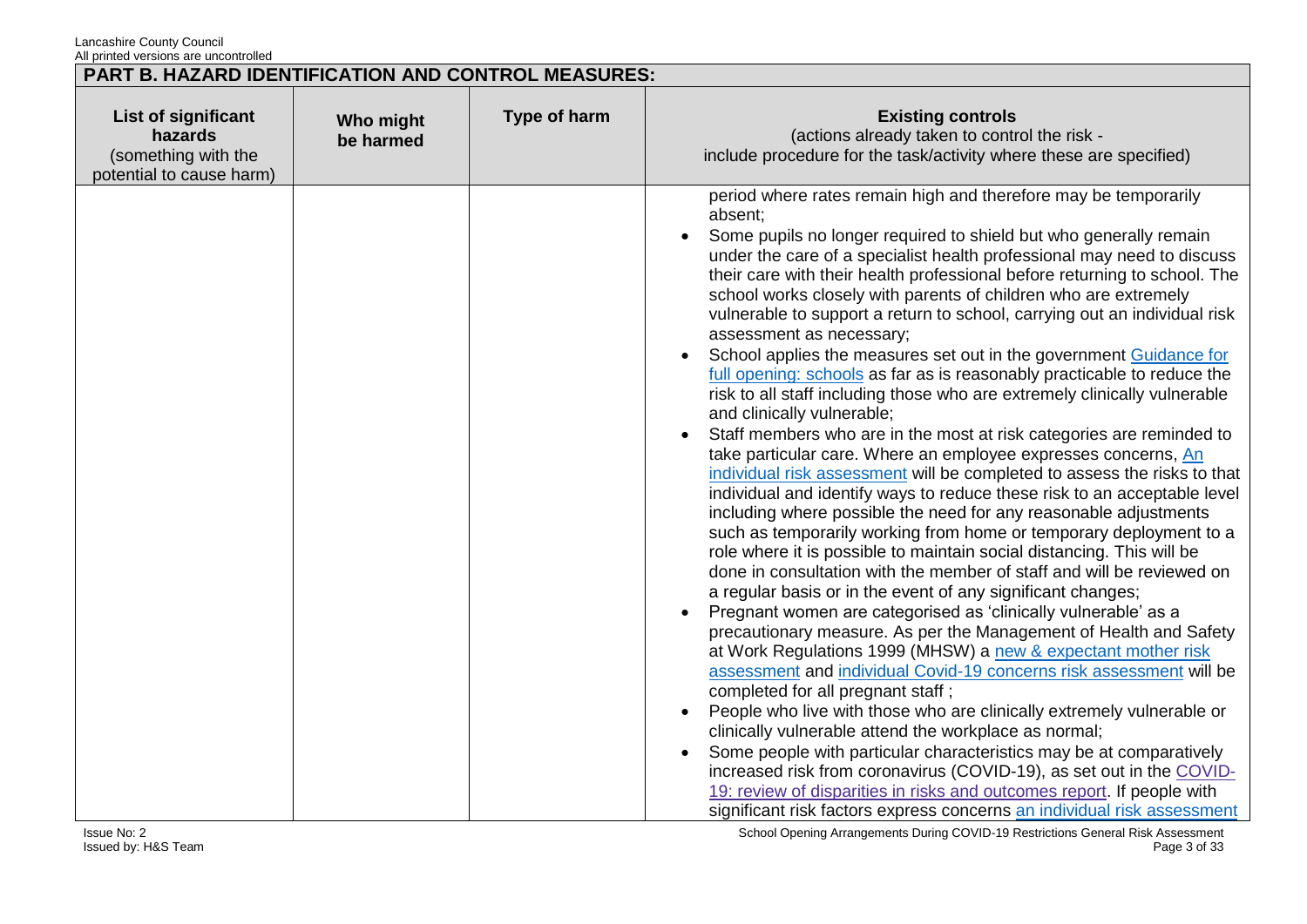| PART B. HAZARD IDENTIFICATION AND CONTROL MEASURES:                                           |                                                         |                                                                                                     |                                                                                                                                                                                                                                                                                                                                                                                                                                                                                                                                                                                                                                                                                                                                                                   |
|-----------------------------------------------------------------------------------------------|---------------------------------------------------------|-----------------------------------------------------------------------------------------------------|-------------------------------------------------------------------------------------------------------------------------------------------------------------------------------------------------------------------------------------------------------------------------------------------------------------------------------------------------------------------------------------------------------------------------------------------------------------------------------------------------------------------------------------------------------------------------------------------------------------------------------------------------------------------------------------------------------------------------------------------------------------------|
| List of significant<br>hazards<br>(something with the<br>potential to cause harm)             | Who might<br>be harmed                                  | Type of harm                                                                                        | <b>Existing controls</b><br>(actions already taken to control the risk -<br>include procedure for the task/activity where these are specified)                                                                                                                                                                                                                                                                                                                                                                                                                                                                                                                                                                                                                    |
|                                                                                               |                                                         |                                                                                                     | will be completed to assess the risks to that individual and identify<br>ways to reduce them to an acceptable level;<br>People who live with those who have comparatively increased risk<br>from coronavirus (COVID-19) attend the workplace as normal;<br>(Advice for those who are extremely clinically vulnerable can be found<br>in the guidance on shielding and protecting people who are clinically<br>extremely vulnerable from COVID-19).                                                                                                                                                                                                                                                                                                                |
| Pregnant staff members                                                                        | <b>Staff</b>                                            | Becoming ill from<br>the effects of<br>coronavirus                                                  | If a member of staff becomes pregnant, they are advised to inform<br>SLT at the earliest opportunity for any risks to be identified and<br>minimised.<br>All pregnant members of staff will be signposted to the current<br>guidance https://www.gov.uk/government/publications/staying-alert-<br>and-safe-social-distancing#clinically-vulnerable-people<br>Pregnant members of staff will have an individual risk assessment<br>carried out.                                                                                                                                                                                                                                                                                                                    |
| Impact of reduced staffing<br>levels on H&S roles and<br>responsibilities and<br>arrangements | Employees, pupils,<br>visitors, contractors,<br>parents | Potential spread of<br>infectious disease,<br>stress, injury or<br>harm from<br>accidents/incidents | Employees have a daily briefing email prior to pupils arriving on site to<br>clarify key roles & responsibilities for the day, planned activities for pupils,<br>essential employee tasks to be undertaken, etc.;<br>An electronic rota and communications will be provided to staff to include<br>the following information:<br>the staff on site & their key roles<br>$\circ$<br>the most Senior member of staff<br>$\circ$<br>who to report issues or concerns to<br>$\circ$<br>number of pupils, noting special needs, etc.<br>$\circ$<br>agreed times of pupil drop-off and collection<br>$\circ$<br>first aid provision e.g. named first aider or appointed person<br>$\circ$<br>fire arrangements<br>$\circ$<br>security/lock down arrangements<br>$\circ$ |

School Opening Arrangements During COVID-19 Restrictions General Risk Assessment Page 4 of 33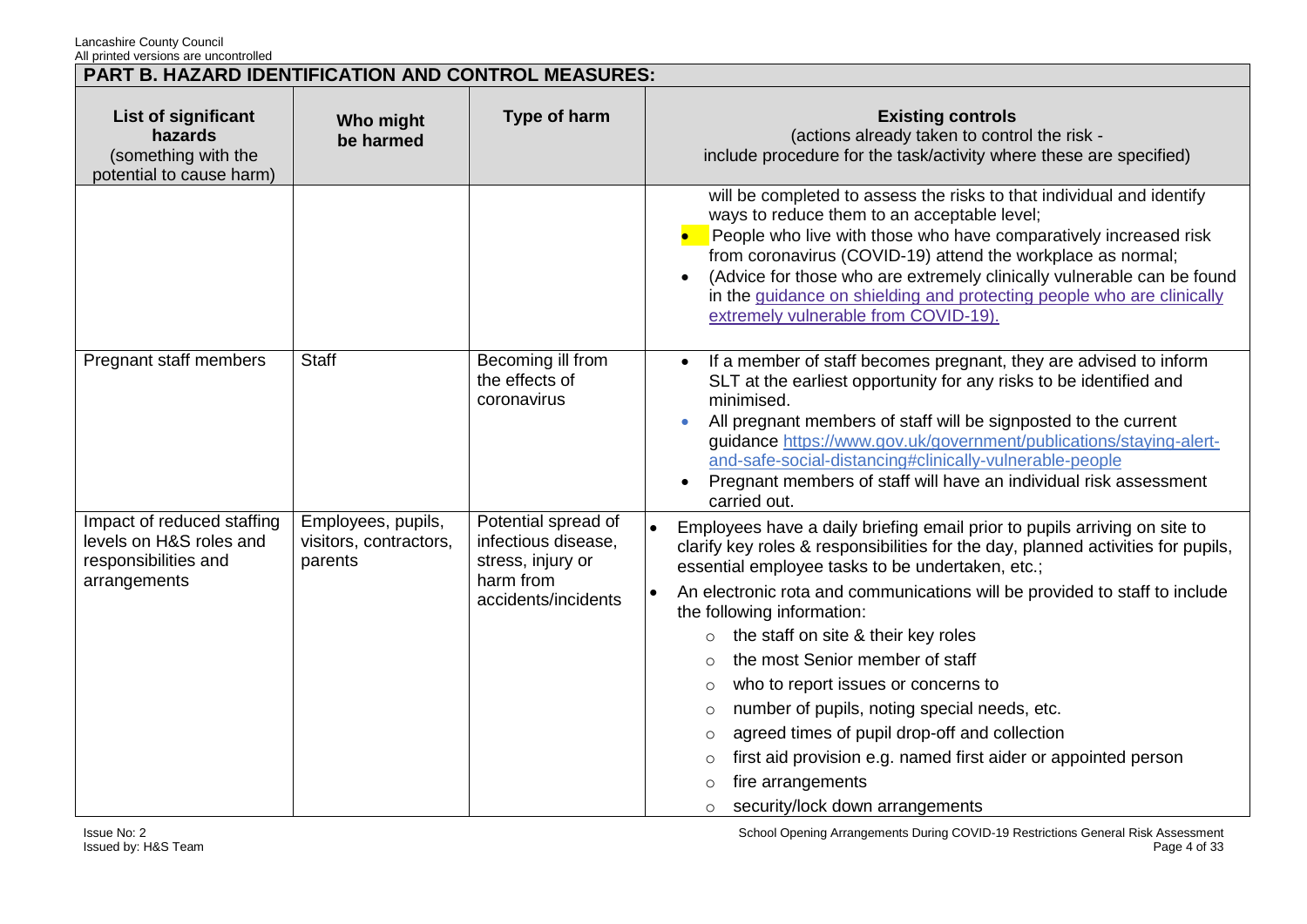| PART B. HAZARD IDENTIFICATION AND CONTROL MEASURES:                               |                                             |                                                                              |                                                                                                                                                                                                                                                                                                                                                                                                                                                                                                                                                                                                                                                                                                                                                                                                                                                                                                                                                                                                                                                                                                                                                                                                                                                                                                                                                                                                                                                                                                                                                                                                                                                                                                                                                                                                                                         |  |
|-----------------------------------------------------------------------------------|---------------------------------------------|------------------------------------------------------------------------------|-----------------------------------------------------------------------------------------------------------------------------------------------------------------------------------------------------------------------------------------------------------------------------------------------------------------------------------------------------------------------------------------------------------------------------------------------------------------------------------------------------------------------------------------------------------------------------------------------------------------------------------------------------------------------------------------------------------------------------------------------------------------------------------------------------------------------------------------------------------------------------------------------------------------------------------------------------------------------------------------------------------------------------------------------------------------------------------------------------------------------------------------------------------------------------------------------------------------------------------------------------------------------------------------------------------------------------------------------------------------------------------------------------------------------------------------------------------------------------------------------------------------------------------------------------------------------------------------------------------------------------------------------------------------------------------------------------------------------------------------------------------------------------------------------------------------------------------------|--|
| List of significant<br>hazards<br>(something with the<br>potential to cause harm) | Who might<br>be harmed                      | Type of harm                                                                 | <b>Existing controls</b><br>(actions already taken to control the risk -<br>include procedure for the task/activity where these are specified)                                                                                                                                                                                                                                                                                                                                                                                                                                                                                                                                                                                                                                                                                                                                                                                                                                                                                                                                                                                                                                                                                                                                                                                                                                                                                                                                                                                                                                                                                                                                                                                                                                                                                          |  |
| Impact of reduced staffing<br>levels on pupil activities<br>and work tasks        | Employees, pupils,<br>contractors, visitors | <b>Potential infectious</b><br>disease, Injury or<br>harm from<br>accidents, | o timetable details, which rooms are to be used and which staff<br>members are allocated to each room<br>any other relevant information<br>$\circ$<br>All employees have clear roles and responsibilities which are within their<br>capabilities and are aware of how to raise any concerns.<br>All new employees and volunteers are provided with a site induction and<br>adequate information, instruction and training on local health and safety<br>arrangements and their key roles and responsibilities.<br>A senior member of staff will be on site each day to offer support and<br>advice to staff members. All members of SLT available via telephone and<br>email. DSLs to be contacted if safeguarding concerns occur.<br>Staffing levels are reviewed in line with current DfE guidance and where<br>necessary advice is taken from LCC Schools Advisory Service.<br>Current risk assessments are referenced for pupil activities and work<br>$\bullet$<br>tasks. Where necessary these have been updated to reflect any new risks<br>and control measures due to COVID-19.<br>• A dynamic risk assessment is completed to consider the impact on safety<br>where there are reduced staffing levels and to clarify what, if any, changes<br>to existing control measures are required. The outcome from this exercise<br>will identify whether an activity or task can be carried out safely or if an<br>alternative is required.<br>Lone working e.g. any building maintenance/cleaning by the site<br>supervisor, will be organised by the SBM. The site supervisor will contact<br>her by telephone upon arrival and when he leaves the building.<br>The Extended Leadership Team will keep in regular contact with<br>employees to monitor the working arrangements and provide support and<br>advice where necessary. |  |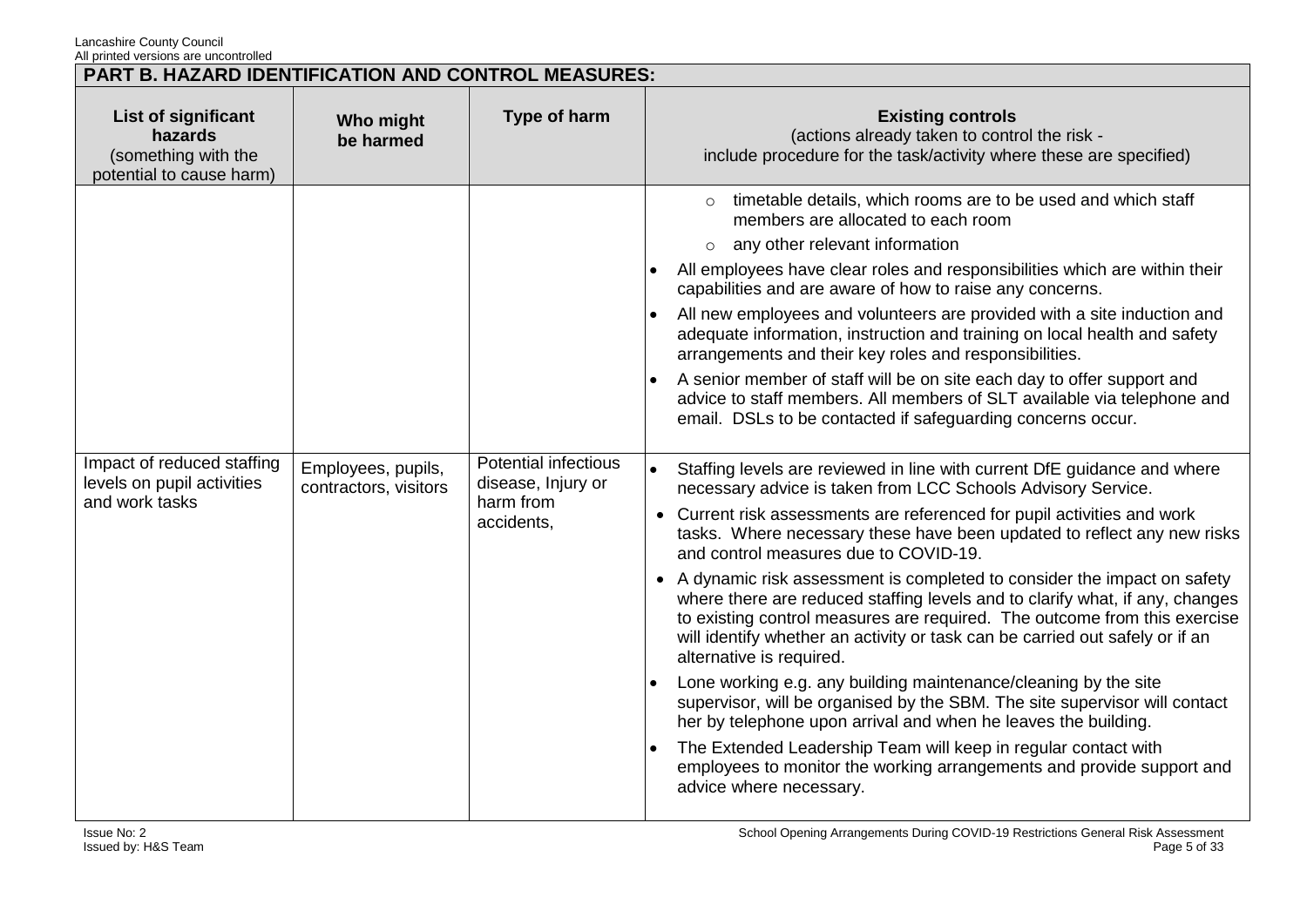| PART B. HAZARD IDENTIFICATION AND CONTROL MEASURES:                                      |                        |                                                                            |                                                                                                                                                                                                                                                                                                                                                                                                                                                                                                                                                                                                                                                                                                                                                                                                                                                                                                                                                                                                                                                                                                                                                                           |
|------------------------------------------------------------------------------------------|------------------------|----------------------------------------------------------------------------|---------------------------------------------------------------------------------------------------------------------------------------------------------------------------------------------------------------------------------------------------------------------------------------------------------------------------------------------------------------------------------------------------------------------------------------------------------------------------------------------------------------------------------------------------------------------------------------------------------------------------------------------------------------------------------------------------------------------------------------------------------------------------------------------------------------------------------------------------------------------------------------------------------------------------------------------------------------------------------------------------------------------------------------------------------------------------------------------------------------------------------------------------------------------------|
| <b>List of significant</b><br>hazards<br>(something with the<br>potential to cause harm) | Who might<br>be harmed | Type of harm                                                               | <b>Existing controls</b><br>(actions already taken to control the risk -<br>include procedure for the task/activity where these are specified)                                                                                                                                                                                                                                                                                                                                                                                                                                                                                                                                                                                                                                                                                                                                                                                                                                                                                                                                                                                                                            |
| Transmission of Covid-19<br>during staff commute into<br>the workplace                   | All employees          | Contracting<br>coronavirus                                                 | Staff to follow the governments guidance on Coronavirus (COVID-19):<br>safer travel guidance for passengers<br>All staff are required to wear a face covering on public transport by<br>law which came into effect on 15 June 2020.<br>Facilities are in place to store bikes securely. This will be continually<br>monitored to ensure sufficient facilities are in place to meet demand.<br>Staff parking arrangements will be continually reviewed. Where<br>possible, existing parking spaces will be accessible to staff where this<br>might not normally be available.<br>The needs of staff with protective characteristics will be considered<br>when reviewing car parking arrangements.                                                                                                                                                                                                                                                                                                                                                                                                                                                                         |
| Spread of Covid-19 during<br>travel to and from school<br>on dedicated transport         | Pupils                 | Potential spread of<br>infectious disease<br>Pupils stranded or<br>missing | • The school has arrangements for advising parents and carers that pupils<br>must not board home to school transport if they, or a member of their<br>household, has symptoms of coronavirus (Covid-19);<br>If a pupil develops symptoms whilst at school, the school will contact the<br>$\bullet$<br>parent or carer who should make arrangements for the child or young<br>person's journey home;<br>• Pupils on dedicated school services do not mix with the general public on<br>those journeys and tend to be consistent. Therefore the usual social<br>distancing measures will not apply from the Autumn term 2020 on<br>dedicated transport;<br>• The approach to dedicated transport has been aligned as far as possible<br>with the principles underpinning the system of controls set out in school<br>and where possible takes into account how pupils are grouped together at<br>school;<br>Hand sanitiser is used upon boarding and/or disembarking transport;<br>$\bullet$<br>• Assurances have been given by transport providers that transport is<br>cleaned regularly and that high touch points are sanitised prior to a school<br>pick up/drop off; |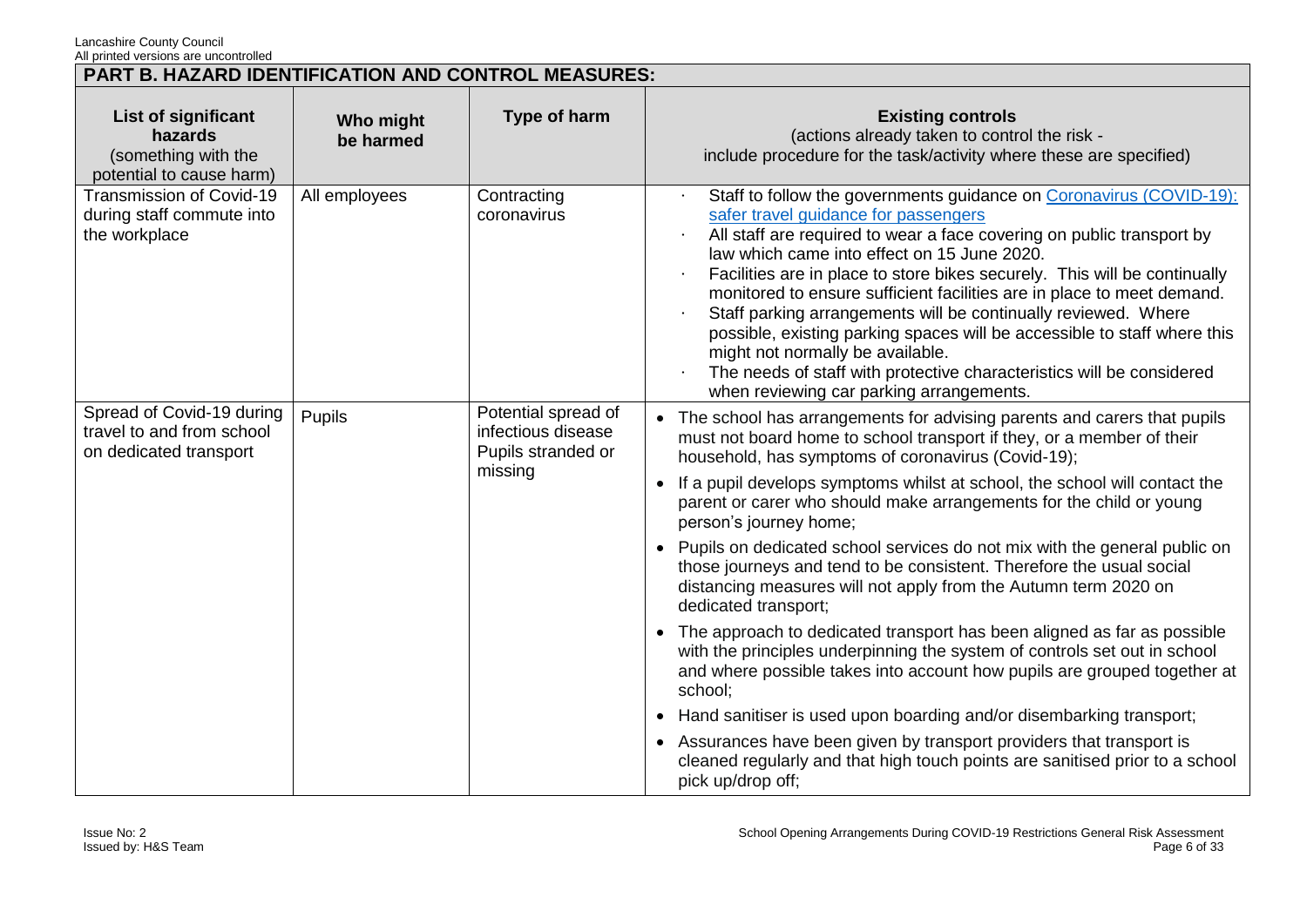|                                                                                   | PART B. HAZARD IDENTIFICATION AND CONTROL MEASURES: |              |                                                                                                                                                                                                                                                                                                                                                                                                               |  |
|-----------------------------------------------------------------------------------|-----------------------------------------------------|--------------|---------------------------------------------------------------------------------------------------------------------------------------------------------------------------------------------------------------------------------------------------------------------------------------------------------------------------------------------------------------------------------------------------------------|--|
| List of significant<br>hazards<br>(something with the<br>potential to cause harm) | Who might<br>be harmed                              | Type of harm | <b>Existing controls</b><br>(actions already taken to control the risk -<br>include procedure for the task/activity where these are specified)                                                                                                                                                                                                                                                                |  |
|                                                                                   |                                                     |              | • A system is in place to manage queuing, boarding and disembarking from<br>transport to prevent unnecessary close contact with others;                                                                                                                                                                                                                                                                       |  |
|                                                                                   |                                                     |              | • As far as is possible pupils are required to sit in their bubbles on dedicated<br>transport and maintain social distancing if practicable;                                                                                                                                                                                                                                                                  |  |
|                                                                                   |                                                     |              | • Ventilation within the vehicle is maximised by opening windows and<br>ceiling vents to allow fresh air to circulate;                                                                                                                                                                                                                                                                                        |  |
|                                                                                   |                                                     |              | • Pupils in years 7 and above are required to wear a face covering when<br>travelling on dedicated school transport. This does not apply to those who<br>are exempt from wearing a face covering;                                                                                                                                                                                                             |  |
|                                                                                   |                                                     |              | • Where possible social distancing within vehicles will be maintained;                                                                                                                                                                                                                                                                                                                                        |  |
|                                                                                   |                                                     |              | Pupils over the age of 11, are required to wear face coverings if they are<br>likely to come into very close contact with people outside of their group or<br>who they do not normally meet;                                                                                                                                                                                                                  |  |
|                                                                                   |                                                     |              | • Additional dedicated school transport services have been put in place to<br>reduce the number of pupils needing to use public transport;                                                                                                                                                                                                                                                                    |  |
|                                                                                   |                                                     |              | • School have been assured that transport providers, as far as possible,<br>follow hygiene rules and try to keep distance from passengers;                                                                                                                                                                                                                                                                    |  |
|                                                                                   |                                                     |              | School have been assured that drivers have been instructed that they<br>$\bullet$<br>must not undertake duties for school if they or a member of their<br>household are displaying any symptoms of coronavirus;                                                                                                                                                                                               |  |
|                                                                                   |                                                     |              | • Passenger assistants will not normally require PPE on home to school<br>transport, even if they are not able to maintain a distance from the children<br>and young people on the transport. This is because children and young<br>people with symptoms of coronavirus (COVID-19) must not board home to<br>school transport. However, they are required to wear a face covering<br>where possible to do so; |  |
|                                                                                   |                                                     |              | <b>For more information see Government Guidance: Transport to school and</b><br>other places of education: Autumn Term 2020                                                                                                                                                                                                                                                                                   |  |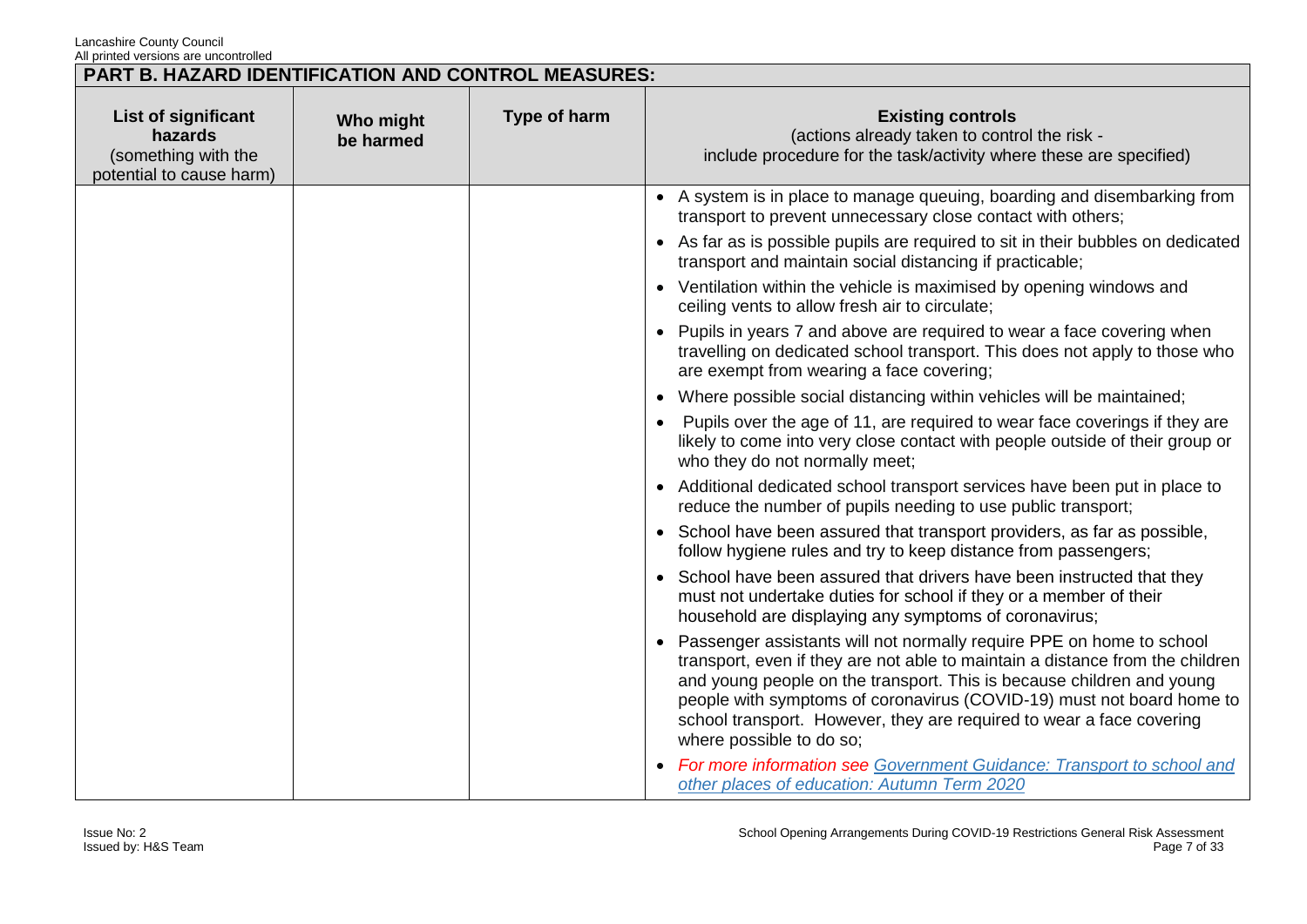| <b>PART B. HAZARD IDENTIFICATION AND CONTROL MEASURES:</b>                               |                                                                                   |                                                                            |                                                                                                                                                                                                                                                                                                                                                                                                                                                                                                                                                                                                                                                                                                                                                                                                                                                                                                                                                                                                                                                                                                                           |
|------------------------------------------------------------------------------------------|-----------------------------------------------------------------------------------|----------------------------------------------------------------------------|---------------------------------------------------------------------------------------------------------------------------------------------------------------------------------------------------------------------------------------------------------------------------------------------------------------------------------------------------------------------------------------------------------------------------------------------------------------------------------------------------------------------------------------------------------------------------------------------------------------------------------------------------------------------------------------------------------------------------------------------------------------------------------------------------------------------------------------------------------------------------------------------------------------------------------------------------------------------------------------------------------------------------------------------------------------------------------------------------------------------------|
| <b>List of significant</b><br>hazards<br>(something with the<br>potential to cause harm) | Who might<br>be harmed                                                            | Type of harm                                                               | <b>Existing controls</b><br>(actions already taken to control the risk -<br>include procedure for the task/activity where these are specified)                                                                                                                                                                                                                                                                                                                                                                                                                                                                                                                                                                                                                                                                                                                                                                                                                                                                                                                                                                            |
| Spread of Covid-19 during<br>travel to and from school<br>on public transport            | Staff, pupils,<br>household<br>members, members<br>of the public                  | Potential spread of<br>infectious disease<br>Pupils stranded or<br>missing | Staff and pupils are encouraged to walk or cycle to school where<br>$\bullet$<br>possible;<br>Facilities are in place to store bikes securely. This will be continually<br>$\bullet$<br>monitored to ensure sufficient facilities are in place to meet demand;<br>Where this is not possible, use of private transport or a dedicated<br>school bus is recommended;<br>If public transport has to be used, staff, parents and pupils are advised<br>to follow social distancing rules and to wear a face covering when on<br>public transport;<br>Families who use public transport have been referred to safer travel<br>guidance for passengers which includes guidance on how to wear a<br>face covering.                                                                                                                                                                                                                                                                                                                                                                                                              |
| Spread of Covid-19 when<br>arriving and leaving<br>school                                | Employees, pupils,<br>visitors, contractors,<br>parents, members of<br>the public | Potential spread of<br>infectious disease                                  | A process for arriving and leaving school has been communicated to<br>$\bullet$<br>parents and staff.<br>Markings have been placed on the driveway at the front of school for<br>people waiting to enter the building.<br>Signage has been placed on the main door to ask people not to enter<br>the building until invited to do so.<br>Employees and students will remove any face coverings upon entry to<br>the building. Students will place them in their individual storage<br>wallets (kept in the reception office) and staff will store them, securely,<br>with their personal belongings.<br>A covered bin is in place for non-reusable face coverings on arrival at<br>the school grounds;<br>Pupils have been instructed not to touch the front of their face<br>$\bullet$<br>covering during use or when removing them on arrival at school;<br>Those removing face coverings are required to wash or sanitise their<br>hands immediately after removing it;<br>The contents of the bin will be disposed of as normal domestic waste<br>unless the wearer has symptoms of Covid-19 in which case it will be |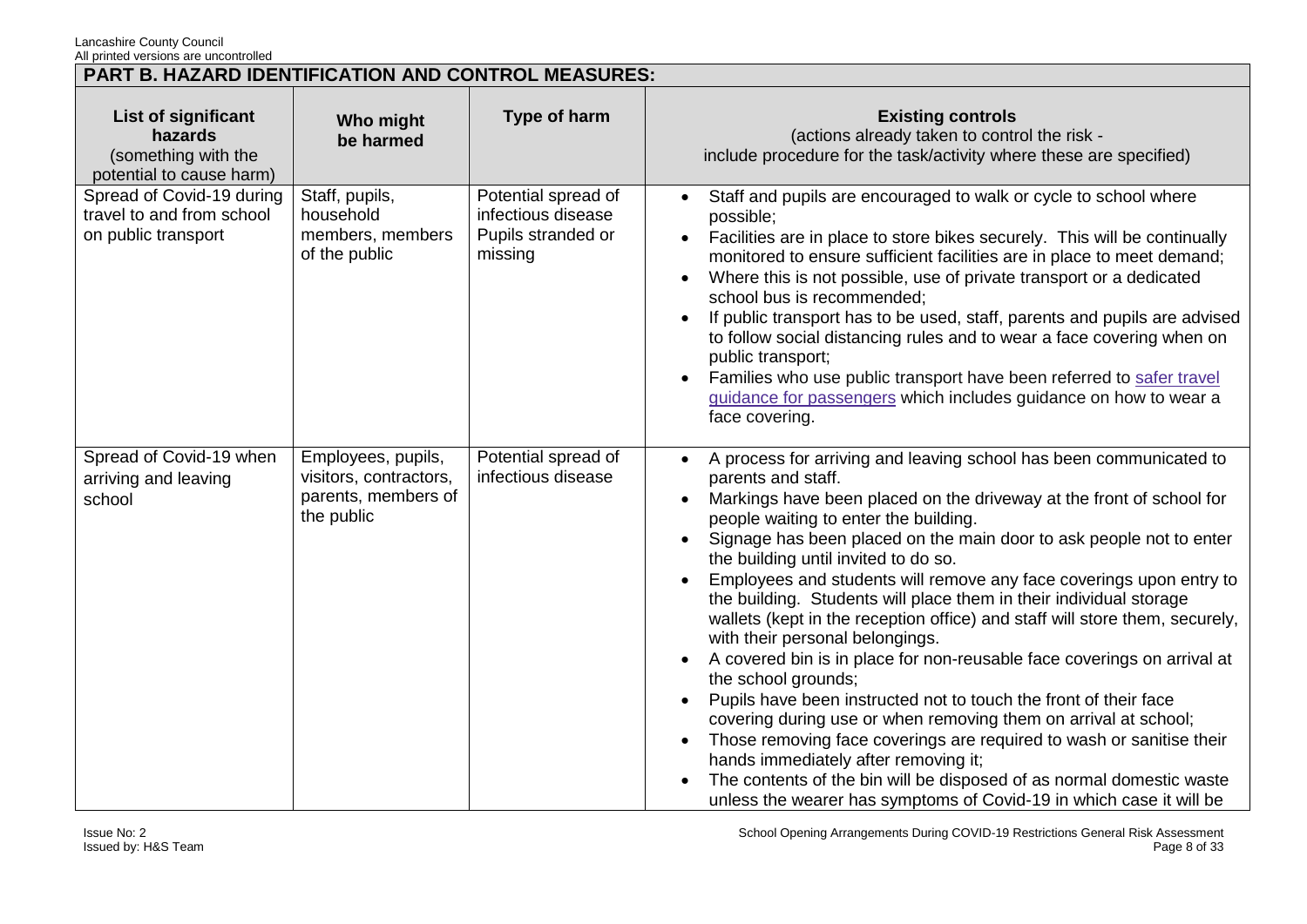| <b>PART B. HAZARD IDENTIFICATION AND CONTROL MEASURES:</b>                        |                                                              |                                           |                                                                                                                                                                                                                                                                                                                                                                                                                                                                                                                                                                                                                                                                                                                                                                                                                                                                                                                                                                                                                                                                                                                                                                                                                                                                                                                                                                                                                                                                                                                                                                                                                                                                                                                                                                      |
|-----------------------------------------------------------------------------------|--------------------------------------------------------------|-------------------------------------------|----------------------------------------------------------------------------------------------------------------------------------------------------------------------------------------------------------------------------------------------------------------------------------------------------------------------------------------------------------------------------------------------------------------------------------------------------------------------------------------------------------------------------------------------------------------------------------------------------------------------------------------------------------------------------------------------------------------------------------------------------------------------------------------------------------------------------------------------------------------------------------------------------------------------------------------------------------------------------------------------------------------------------------------------------------------------------------------------------------------------------------------------------------------------------------------------------------------------------------------------------------------------------------------------------------------------------------------------------------------------------------------------------------------------------------------------------------------------------------------------------------------------------------------------------------------------------------------------------------------------------------------------------------------------------------------------------------------------------------------------------------------------|
| List of significant<br>hazards<br>(something with the<br>potential to cause harm) | Who might<br>be harmed                                       | Type of harm                              | <b>Existing controls</b><br>(actions already taken to control the risk -<br>include procedure for the task/activity where these are specified)                                                                                                                                                                                                                                                                                                                                                                                                                                                                                                                                                                                                                                                                                                                                                                                                                                                                                                                                                                                                                                                                                                                                                                                                                                                                                                                                                                                                                                                                                                                                                                                                                       |
| Transmission of Covid-19<br>through insufficient<br>personal hygiene              | Staff, pupils, visitors,<br>contractors,<br>household member | Potential spread of<br>infectious disease | disposed of in line with the guidance on cleaning for non-healthcare<br>settings;<br>Employees and students informed to wash hands upon entry to the<br>building, a designated handwashing facility is in operation in the foyer.<br>Students will wait in the designated areas in the foyer to collect their<br>coats at home times.<br>Students will enter the reception area, one at a time, to collect their<br>belongings and exit the building. All storage wallets to be handed<br>in/.out of reception via the hatch and no employee or student will enter<br>the reception office.<br>• Good hand hygiene and the need to wash hands more frequently is<br>promoted around school;<br>Staff, pupils and visitors are instructed to wash hands when they<br>arrive at school, when they return from breaks, when they change<br>rooms, before and after eating, after using the bathroom, after<br>touching shared resources or after touching their face, blowing their<br>nose, sneezing, coughing;<br>Hand washing facilities are readily available. Where hand washing<br>facilities are not readily available, hand sanitiser stations have been<br>positioned to allow pupils and staff to clean their hands regularly;<br>Where necessary pupils are supervised and monitored to ensure safe<br>and appropriate hand hygiene;<br>Skin cleaning wipes have been made available for use with very<br>young pupils or pupils with complex needs;<br>Pupils are encouraged to avoid touching their faces whenever<br>possible particularly with unwashed hands;<br>The Catch it, Bin it, Kill it guidance is promoted to catch coughs and<br>sneezes in tissues and throw them in the bin immediately (hands to be<br>washed immediately after disposal); |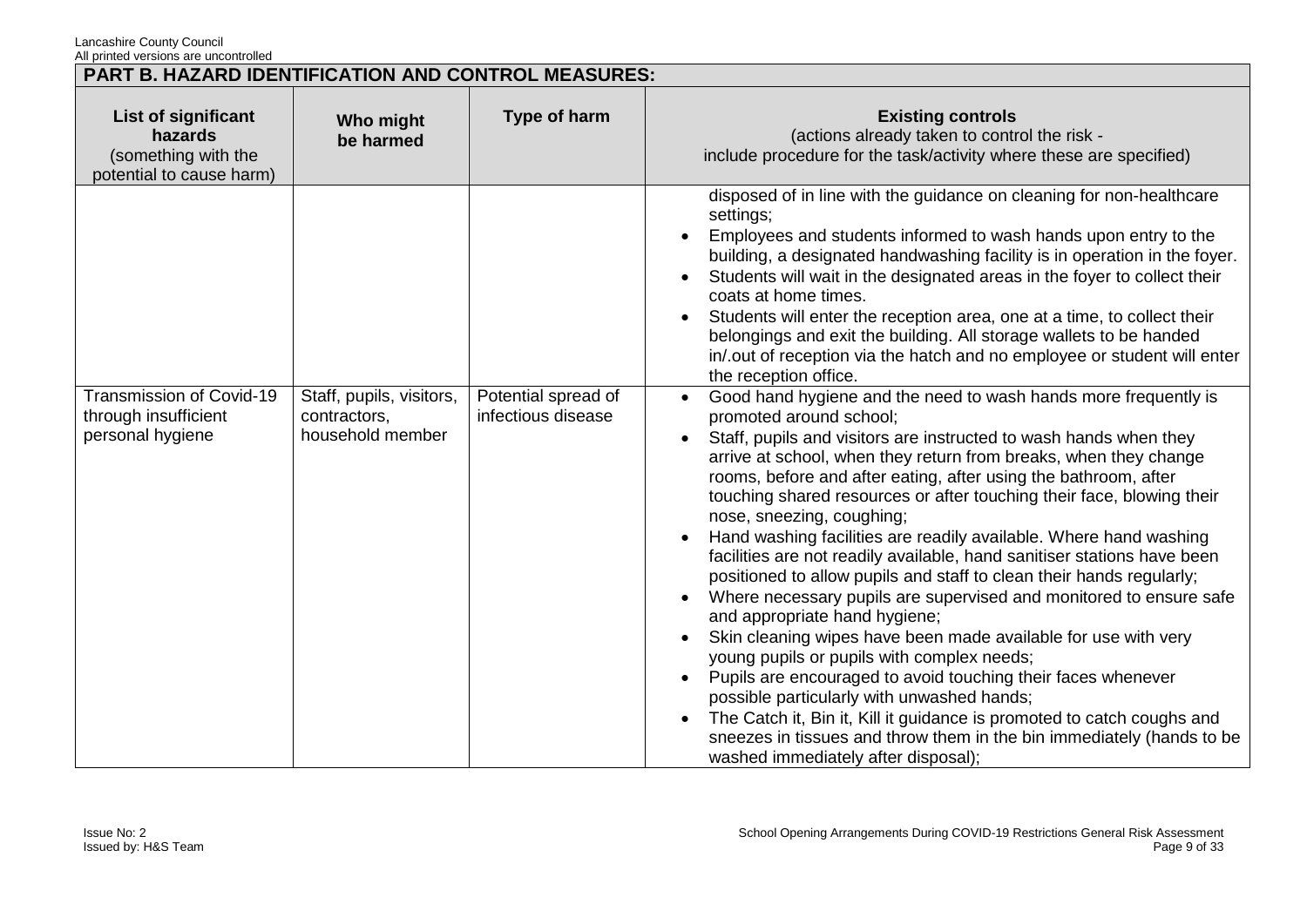|                                                                                           | PART B. HAZARD IDENTIFICATION AND CONTROL MEASURES:                               |                                           |                                                                                                                                                                                                                                                                                                                                                                                                                                                                                                                                                                |  |
|-------------------------------------------------------------------------------------------|-----------------------------------------------------------------------------------|-------------------------------------------|----------------------------------------------------------------------------------------------------------------------------------------------------------------------------------------------------------------------------------------------------------------------------------------------------------------------------------------------------------------------------------------------------------------------------------------------------------------------------------------------------------------------------------------------------------------|--|
| List of significant<br>hazards<br>(something with the<br>potential to cause harm)         | Who might<br>be harmed                                                            | Type of harm                              | <b>Existing controls</b><br>(actions already taken to control the risk -<br>include procedure for the task/activity where these are specified)                                                                                                                                                                                                                                                                                                                                                                                                                 |  |
|                                                                                           |                                                                                   |                                           | Pupils are reminded how to catch coughs and sneezes if a tissue is<br>not readily available i.e. in the crook of the elbow rather than in the<br>hands;<br>Posters are displayed on good hand washing technique and<br>government guidelines on good respiratory hygiene;<br>Young pupils and pupils with complex needs are supported to follow<br>$\bullet$<br>the catch it, bin it, kill it guidance;<br>Tissues are readily available around school including in all classrooms<br>and sufficient numbers of bins are in place for the disposal of tissues. |  |
| Spread of COVID-19 virus<br>via germs on surfaces and<br>furniture within the<br>building | Employees, pupils,<br>visitors, contractors,<br>parents, members of<br>the public | Potential spread of<br>infectious disease | • Guidance and training are provided for staff to ensure they understand,<br>and can enforce, the new routines and support pupils in understanding<br>them and are familiar with revised physical arrangements, well in advance<br>on when wider opening begins.<br>All staff, pupils and visitors are required to follow guidelines re washing<br>hands thoroughly with warm running water and hand soap for at least 20                                                                                                                                      |  |
|                                                                                           |                                                                                   |                                           | seconds upon arrival on site and/or use the hand sanitiser at the point of<br>entry.<br>All staff, should maintain a 2-metre distance, staying at the front of the<br>class, and away from their colleagues where possible.                                                                                                                                                                                                                                                                                                                                    |  |
|                                                                                           |                                                                                   |                                           | All staff are aware that pupils should be seated side by side and facing<br>forwards.                                                                                                                                                                                                                                                                                                                                                                                                                                                                          |  |
|                                                                                           |                                                                                   |                                           | Classrooms have been adapted to accommodate social distancing.                                                                                                                                                                                                                                                                                                                                                                                                                                                                                                 |  |
|                                                                                           |                                                                                   |                                           | A one-way system has been implemented in the main building.                                                                                                                                                                                                                                                                                                                                                                                                                                                                                                    |  |
|                                                                                           |                                                                                   |                                           | The staffroom has now been altered to accommodate pupils' learning and<br>there will be a 'refreshments room' on the first floor, staff are encouraged<br>not to congregate in this area.                                                                                                                                                                                                                                                                                                                                                                      |  |
|                                                                                           |                                                                                   |                                           | All staff and pupils to wash their hands more frequently, particularly before<br>eating and drinking, administering first aid, before and after<br>playtime/breaks, after using shared resources and after using the toilet.                                                                                                                                                                                                                                                                                                                                   |  |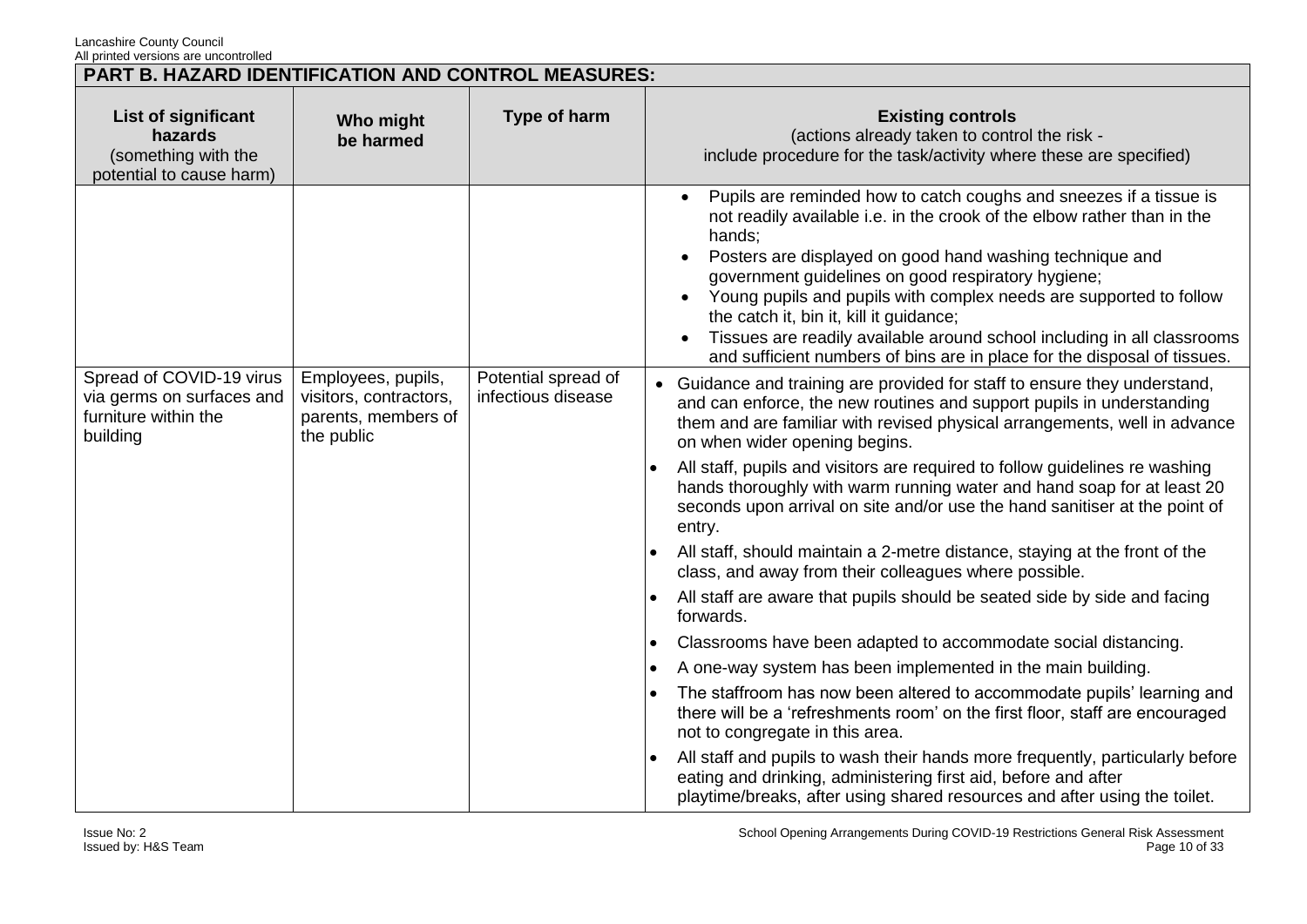|                                                                                   | PART B. HAZARD IDENTIFICATION AND CONTROL MEASURES: |              |                                                                                                                                                                                                                                                                                                                                   |  |  |
|-----------------------------------------------------------------------------------|-----------------------------------------------------|--------------|-----------------------------------------------------------------------------------------------------------------------------------------------------------------------------------------------------------------------------------------------------------------------------------------------------------------------------------|--|--|
| List of significant<br>hazards<br>(something with the<br>potential to cause harm) | Who might<br>be harmed                              | Type of harm | <b>Existing controls</b><br>(actions already taken to control the risk -<br>include procedure for the task/activity where these are specified)                                                                                                                                                                                    |  |  |
|                                                                                   |                                                     |              | Posters are displayed on good hand washing technique and government<br>guidelines on good hygiene/social distancing.                                                                                                                                                                                                              |  |  |
|                                                                                   |                                                     |              | Pupils are reminded to avoid touching their faces whenever possible<br>$\bullet$<br>particularly with unwashed hands.                                                                                                                                                                                                             |  |  |
|                                                                                   |                                                     |              | Everyone follows the Catch it, Bin it, Kill it guidance to catch coughs and<br>sneezes in tissues and throw them in the bin immediately (hands to be<br>washed immediately after disposal);                                                                                                                                       |  |  |
|                                                                                   |                                                     |              | Tissues are readily available in the areas being used.<br>$\bullet$                                                                                                                                                                                                                                                               |  |  |
|                                                                                   |                                                     |              | Pupils are reminded how to catch coughs and sneezes if a tissue is not<br>readily available i.e. in the crook of the elbow rather than in the hands.                                                                                                                                                                              |  |  |
|                                                                                   |                                                     |              | Hand sanitiser has been made available where hand washing facilities are<br>not readily accessible.                                                                                                                                                                                                                               |  |  |
|                                                                                   |                                                     |              | An enhanced cleaning schedule is followed for frequently touched objects<br>such as railings/bannisters, door and window handles, taps,<br>desk/tabletops, sports equipment, teaching & learning aids, computer<br>equipment, telephones, toys and bathroom facilities.                                                           |  |  |
|                                                                                   |                                                     |              | Pupils will have lunch within their classrooms, collected by their staff<br>$\bullet$<br>member, to avoid cross contamination of areas within school.                                                                                                                                                                             |  |  |
|                                                                                   |                                                     |              | All occupied areas will be thoroughly cleaned at the start of the day.<br>$\bullet$                                                                                                                                                                                                                                               |  |  |
|                                                                                   |                                                     |              | All students will be issued with their own stationary pack, which they will<br>collect upon arrival and return to reception when their day ends.                                                                                                                                                                                  |  |  |
|                                                                                   |                                                     |              | Classroom based resources are cleaned regularly, at the end of each<br>٠<br>lesson.                                                                                                                                                                                                                                               |  |  |
|                                                                                   |                                                     |              | Resources that are shared between classes or bubbles, such as sports,<br>art and science equipment will be cleaned frequently and meticulously and<br>always between bubbles or rotated to allow them to be left unused and out<br>of reach for a period of 48 hours (72 hours for plastics) between use by<br>different bubbles. |  |  |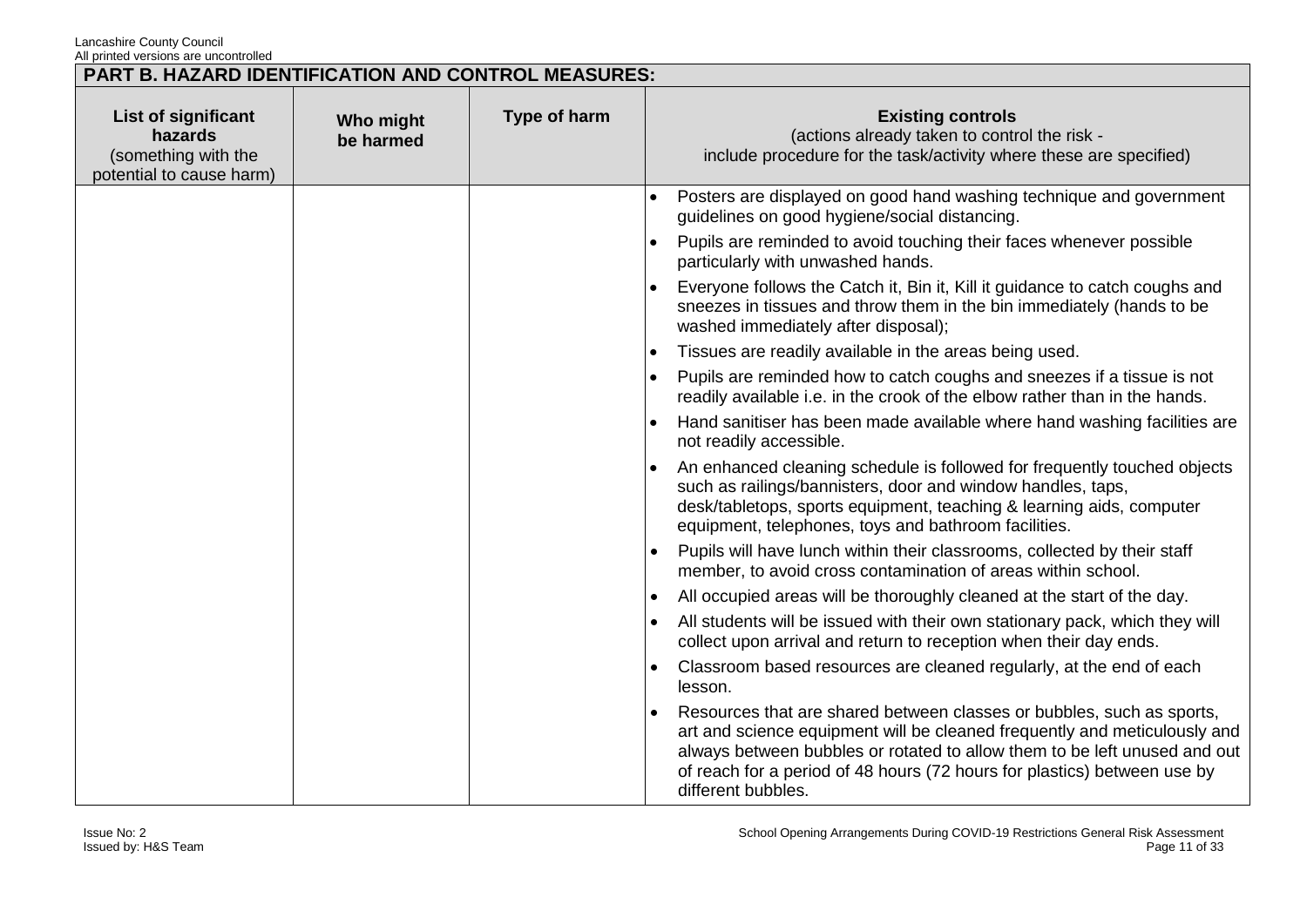| <b>PART B. HAZARD IDENTIFICATION AND CONTROL MEASURES:</b>                        |                        |              |                                                                                                                                                                                                                                                                                                                            |  |
|-----------------------------------------------------------------------------------|------------------------|--------------|----------------------------------------------------------------------------------------------------------------------------------------------------------------------------------------------------------------------------------------------------------------------------------------------------------------------------|--|
| List of significant<br>hazards<br>(something with the<br>potential to cause harm) | Who might<br>be harmed | Type of harm | <b>Existing controls</b><br>(actions already taken to control the risk -<br>include procedure for the task/activity where these are specified)                                                                                                                                                                             |  |
|                                                                                   |                        |              | A documented cleaning checklist is in place to ensure the enhanced<br>cleaning schedule is followed and maintained.                                                                                                                                                                                                        |  |
|                                                                                   |                        |              | Staff have been instructed on cleaning and sanitising requirements<br>including the use of chemicals and cleaning materials and instructions on<br>the use of PPE.                                                                                                                                                         |  |
|                                                                                   |                        |              | PPE is provided for cleaning staff to wear during cleaning activities and<br>must be worn as instructed e.g. gloves, aprons etc.                                                                                                                                                                                           |  |
|                                                                                   |                        |              | Waste cleaning materials are disposed of in the usual way unless it is<br>confirmed or suspected that they are contaminated as a result of a<br>member of staff of pupil displaying symptoms.                                                                                                                              |  |
|                                                                                   |                        |              | COSHH risk assessments are in place and followed for cleaning products<br>and have been shared with staff as necessary.                                                                                                                                                                                                    |  |
|                                                                                   |                        |              | Staff have been instructed to store personal items and clothing in areas<br>$\bullet$<br>not widely accessible during the working day e.g. in lockers.                                                                                                                                                                     |  |
|                                                                                   |                        |              | To facilitate social distancing and to limit the amount of touchable<br>surfaces, unnecessary items have been removed from classrooms and<br>other learning environments and placed in storage where they do not pose<br>increased trips or fire risks. Where necessary additional storage facilities<br>will be provided. |  |
|                                                                                   |                        |              | Soft furnishings, soft toys and toys that are hard to clean (such as those<br>with intricate parts) have been removed and placed in storage;                                                                                                                                                                               |  |
|                                                                                   |                        |              | Stationery and other equipment are not shared where possible by either<br>staff or pupils.                                                                                                                                                                                                                                 |  |
|                                                                                   |                        |              | Desk based' staff will clear down their work areas (including telephones<br>and computer equipment) with antibacterial wipes/spray after each day in<br>school.                                                                                                                                                            |  |
|                                                                                   |                        |              | Good housekeeping is maintained at all times.                                                                                                                                                                                                                                                                              |  |
|                                                                                   |                        |              | Waste bins are emptied at least daily or more often as necessary and the<br>contents disposed of safely;                                                                                                                                                                                                                   |  |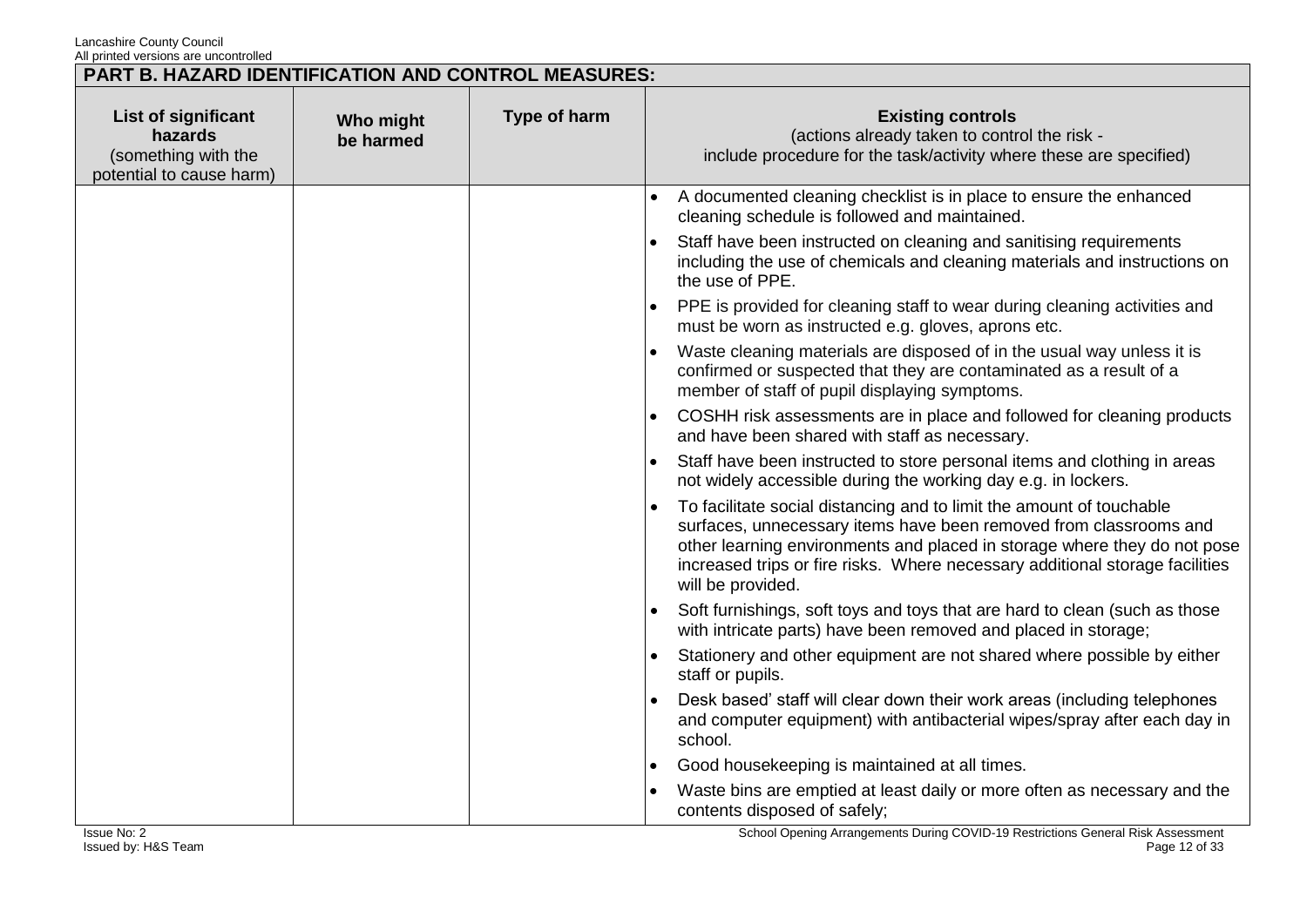| <b>PART B. HAZARD IDENTIFICATION AND CONTROL MEASURES:</b>                                                                     |                                                                     |                                           |                                                                                                                                                                                                                                                                                                              |  |
|--------------------------------------------------------------------------------------------------------------------------------|---------------------------------------------------------------------|-------------------------------------------|--------------------------------------------------------------------------------------------------------------------------------------------------------------------------------------------------------------------------------------------------------------------------------------------------------------|--|
| List of significant<br>hazards<br>(something with the<br>potential to cause harm)                                              | Who might<br>be harmed                                              | Type of harm                              | <b>Existing controls</b><br>(actions already taken to control the risk -<br>include procedure for the task/activity where these are specified)                                                                                                                                                               |  |
|                                                                                                                                |                                                                     |                                           | The school will follow the procedures as set out in the Government<br>guidance Cleaning in Non-Health Care Settings following a confirmed or<br>suspected case of COVID-19 on site.                                                                                                                          |  |
|                                                                                                                                |                                                                     |                                           | Contaminated or suspected contaminated waste will be double bagged,<br>labelled and stored for 72 hours before being disposed of with general<br>waste.                                                                                                                                                      |  |
|                                                                                                                                |                                                                     |                                           | Where it is not possible to store waste for 72 hours, arrangements will be<br>made for collection by the school's specialist clinical waste contractor.                                                                                                                                                      |  |
|                                                                                                                                |                                                                     |                                           | A strict colour coding system of cleaning equipment is in place to reduce<br>$\bullet$<br>the risk of cross contamination.                                                                                                                                                                                   |  |
| Spread of COViD-19 virus<br>via air borne particles due<br>to interaction with a large<br>number of other pupils<br>the public | Employees, pupils,<br>visitors, contractors,<br>parents, members of | Potential spread of<br>infectious disease | DfE COVID-19 guidance on for fully opening schools -<br>https://www.gov.uk/government/publications/actions-for-schools-during-<br>the-coronavirus-outbreak/guidance-for-full-opening-schools;                                                                                                                |  |
|                                                                                                                                |                                                                     |                                           | Smaller alternative provision settings have adopted a whole school bubble<br>approach in order to best meet the needs of the pupils;                                                                                                                                                                         |  |
|                                                                                                                                |                                                                     |                                           | Room layouts and table settings in classes have been adjusted to allow<br>for social distancing e.g. staff work desks have been placed at a<br>necessary distance from those of the pupils, all students desks will face<br>towards the front of the class, and where necessary floor tape has been<br>used. |  |
|                                                                                                                                |                                                                     |                                           | Secondary school staff take active steps to maintain a 2 metre distance<br>from their pupils at all times including staying at the front of the class,<br>limiting face to face contact and minimising the time spent within 1 metre<br>distance of anyone                                                   |  |
|                                                                                                                                |                                                                     |                                           | Staff to maintain a 2 metre distance from each other at all times;                                                                                                                                                                                                                                           |  |
|                                                                                                                                |                                                                     |                                           | Staff should avoid close face to face contact and minimise time spent<br>within 1 metre of anyone.                                                                                                                                                                                                           |  |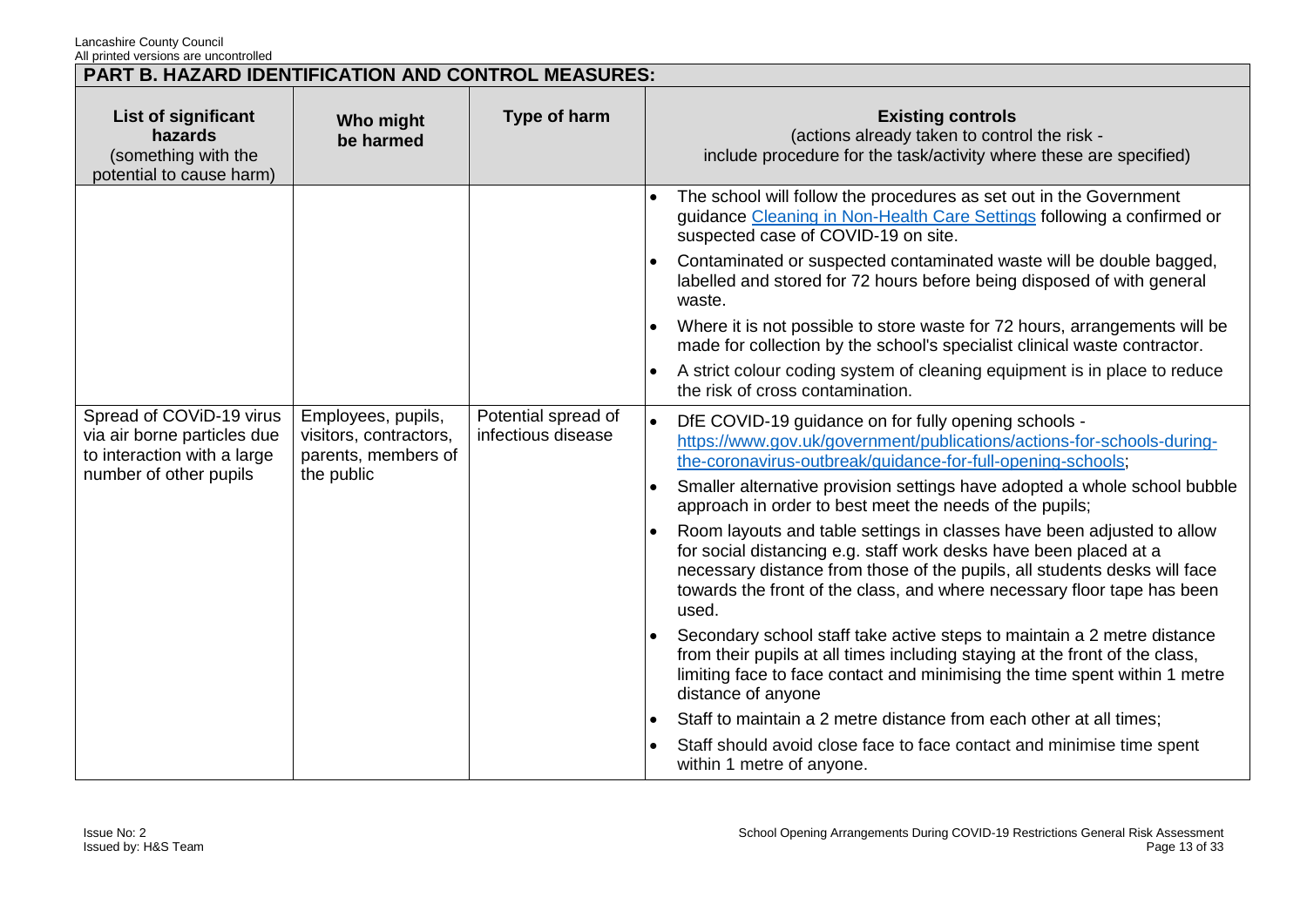| PART B. HAZARD IDENTIFICATION AND CONTROL MEASURES:                               |                        |              |                                                                                                                                                                                                                                                                                                                 |
|-----------------------------------------------------------------------------------|------------------------|--------------|-----------------------------------------------------------------------------------------------------------------------------------------------------------------------------------------------------------------------------------------------------------------------------------------------------------------|
| List of significant<br>hazards<br>(something with the<br>potential to cause harm) | Who might<br>be harmed | Type of harm | <b>Existing controls</b><br>(actions already taken to control the risk -<br>include procedure for the task/activity where these are specified)                                                                                                                                                                  |
|                                                                                   |                        |              | Where space allows, pupils who are old enough are supported to maintain<br>a distance from each other and are encouraged not to touch staff and their<br>peers where possible;                                                                                                                                  |
|                                                                                   |                        |              | A one-way circulation route along corridors is in operation.                                                                                                                                                                                                                                                    |
|                                                                                   |                        |              | Pupils will have morning toast within their classrooms, collected by their<br>staff member, to avoid cross contamination of areas within school;                                                                                                                                                                |
|                                                                                   |                        |              | Pupils will receive their lunch, collected by their staff member, 5 minutes<br>before the end of the school day. If parents collect pupils they can take<br>those lunches away. If pupils are using taxi transport food must be<br>consumed prior to embarkation. Families can opt to receive a FSM<br>voucher. |
|                                                                                   |                        |              | Comfort breaks for staff will be confined to the 'refreshment room' on the<br>first floor;                                                                                                                                                                                                                      |
|                                                                                   |                        |              | Access to the toilets will be controlled to limit the number of pupils who<br>use them at one time in order to manage social distancing.                                                                                                                                                                        |
|                                                                                   |                        |              | Pupils will be encouraged to socially distance themselves from staff;                                                                                                                                                                                                                                           |
|                                                                                   |                        |              | Staff will be encouraged to socially distance from pupils and other staff;                                                                                                                                                                                                                                      |
|                                                                                   |                        |              | When possible, groups can work outdoors as this can limit transmission<br>and more easily allow for social distancing between children and staff; -                                                                                                                                                             |
|                                                                                   |                        |              | Parents/carers will not enter the school unless absolutely necessary,<br>where this is unavoidable, they will be instructed to follow handwashing<br>and social distancing guidelines.                                                                                                                          |
|                                                                                   |                        |              | Arrangements are in place for parents/carers to drop off and collect<br>children at specified times, without physically entering the premises e.g.<br>front gate drop-off with staff meeting the pupil at the school door;                                                                                      |
|                                                                                   |                        |              | Parents have been advised that only one parent should accompany their<br>child to the school entrance.                                                                                                                                                                                                          |
|                                                                                   |                        |              | Meetings to be held via remote working tools wherever possible;                                                                                                                                                                                                                                                 |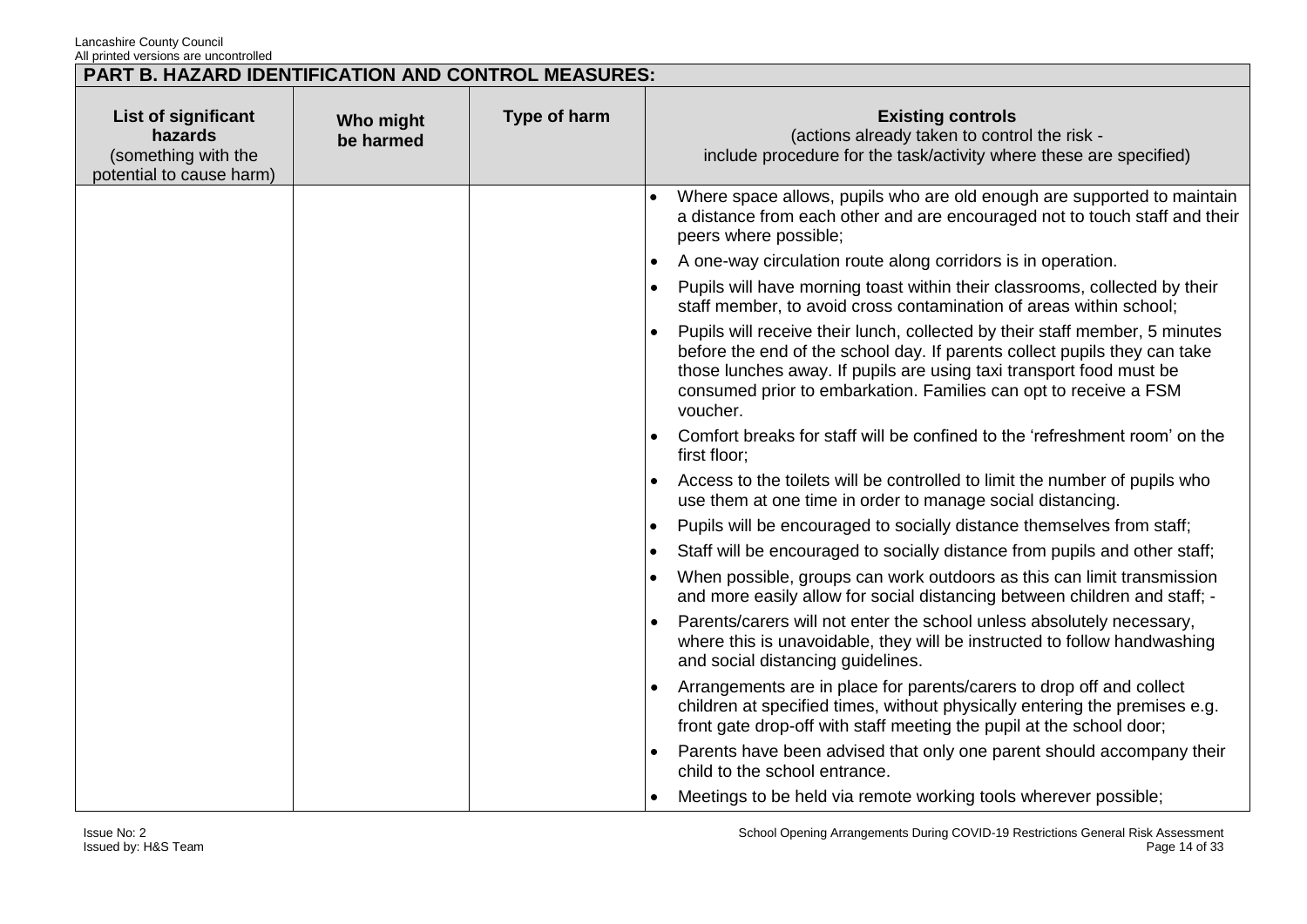| <b>PART B. HAZARD IDENTIFICATION AND CONTROL MEASURES:</b>                        |                                              |                                           |                                                                                                                                                                                                                                            |  |
|-----------------------------------------------------------------------------------|----------------------------------------------|-------------------------------------------|--------------------------------------------------------------------------------------------------------------------------------------------------------------------------------------------------------------------------------------------|--|
| List of significant<br>hazards<br>(something with the<br>potential to cause harm) | Who might<br>be harmed                       | Type of harm                              | <b>Existing controls</b><br>(actions already taken to control the risk -<br>include procedure for the task/activity where these are specified)                                                                                             |  |
|                                                                                   |                                              |                                           | Only when absolutely necessary will a face to face meeting take place.<br>This will be with the minimum number of participants, whilst observing<br>social distancing rules either in an outdoor space or well ventilated area<br>indoors. |  |
|                                                                                   |                                              |                                           | Measures have been put in place to protect office staff when dealing with<br>contractors, parents and visitors. The door to the reception office will<br>remain closed at all times and the hatch will be used.                            |  |
|                                                                                   |                                              |                                           | Wherever possible, contractors, parents and visitors should only attend by<br>$\bullet$<br>prior appointment.                                                                                                                              |  |
|                                                                                   |                                              |                                           | The occupancy of the school office is restricted to ensure social distancing<br>2 metre rules can be observed, floor tape will be used to restrict where<br>staff can enter up to;                                                         |  |
|                                                                                   |                                              |                                           | Dividing screens have been placed in-between work areas where<br>necessary;                                                                                                                                                                |  |
|                                                                                   |                                              |                                           | • Shared work areas are avoided wherever possible. Where this is not<br>possible work areas to be thoroughly sanitized before and after use by<br>different people.                                                                        |  |
|                                                                                   |                                              |                                           | • Pupils are kept in consistent groups during P.E and outdoor sports are<br>prioritised where possible;                                                                                                                                    |  |
|                                                                                   |                                              |                                           | When indoor sport is unavoidable a large indoor space is used<br>maximising distancing between pupils and scrupulous attention is given to<br>cleaning and hygiene                                                                         |  |
|                                                                                   |                                              |                                           | • Where necessary external facilities are also used in line with government<br>guidance for the use of, and travel to and from, those facilities;                                                                                          |  |
|                                                                                   |                                              |                                           | Specialist curriculum risk assessments will be put in place for indoor &<br>outdoor P.E taking into account specific guidance on physical education;                                                                                       |  |
| Transmission of Covid-19<br>through airborne particles                            | Employees, pupils,<br>visitors, contractors, | Potential spread of<br>infectious disease | Secondary school staff take active steps to maintain a 2 metre<br>distance from their pupils at all times including staying at the front of                                                                                                |  |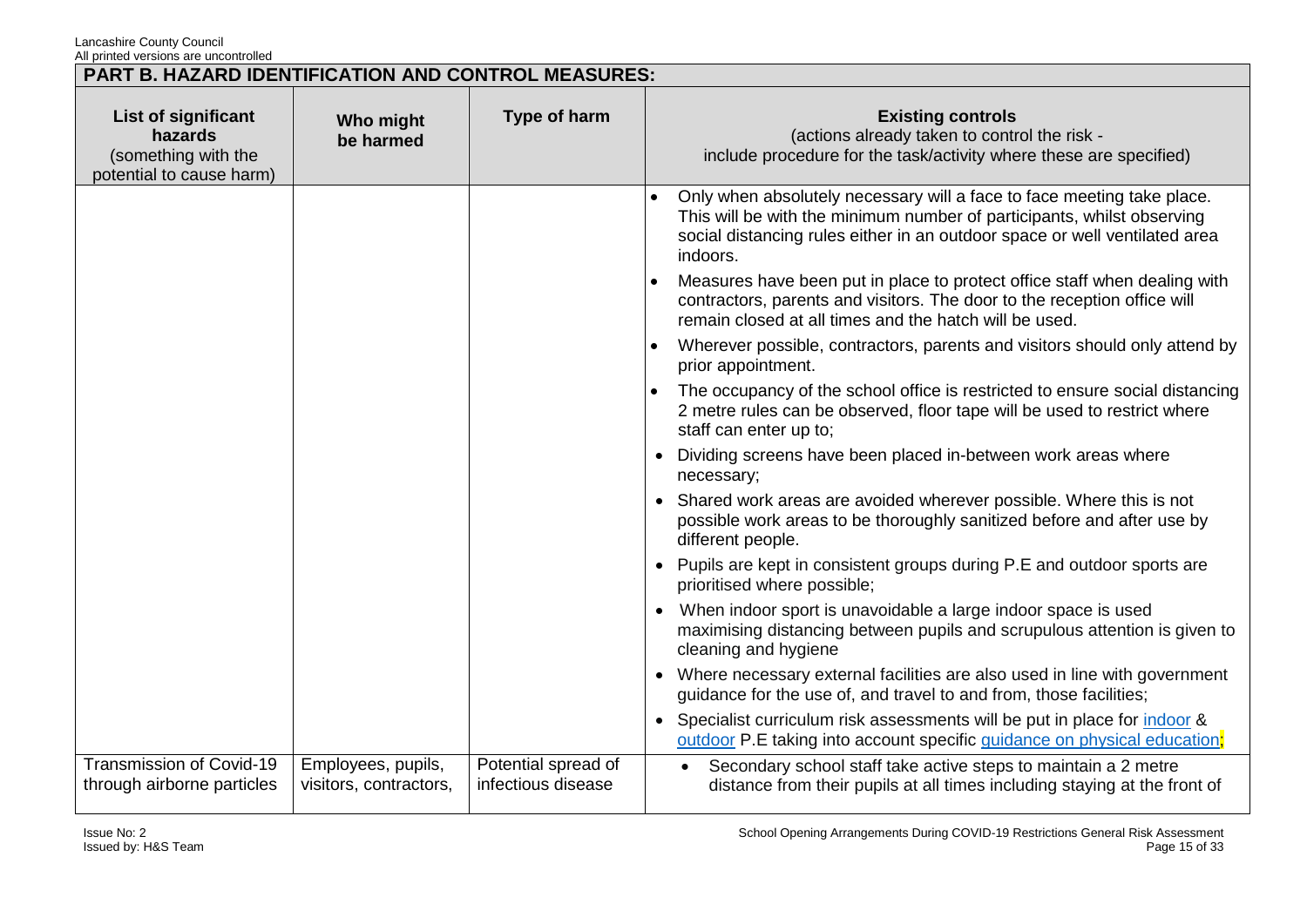|                                                                                   | PART B. HAZARD IDENTIFICATION AND CONTROL MEASURES: |                     |                                                                                                                                                                                                                                                                                                                                                                                                                                                                                                                                                                                                                                                                                                                                                                                                                                                                                                                                                                                                                                                                                                                                                                                                                                                                                                                                                                                                                                                                                                                                                                                                                                                                                                                                                                                                                                                                                                                                                                            |  |
|-----------------------------------------------------------------------------------|-----------------------------------------------------|---------------------|----------------------------------------------------------------------------------------------------------------------------------------------------------------------------------------------------------------------------------------------------------------------------------------------------------------------------------------------------------------------------------------------------------------------------------------------------------------------------------------------------------------------------------------------------------------------------------------------------------------------------------------------------------------------------------------------------------------------------------------------------------------------------------------------------------------------------------------------------------------------------------------------------------------------------------------------------------------------------------------------------------------------------------------------------------------------------------------------------------------------------------------------------------------------------------------------------------------------------------------------------------------------------------------------------------------------------------------------------------------------------------------------------------------------------------------------------------------------------------------------------------------------------------------------------------------------------------------------------------------------------------------------------------------------------------------------------------------------------------------------------------------------------------------------------------------------------------------------------------------------------------------------------------------------------------------------------------------------------|--|
| List of significant<br>hazards<br>(something with the<br>potential to cause harm) | Who might<br>be harmed                              | <b>Type of harm</b> | <b>Existing controls</b><br>(actions already taken to control the risk -<br>include procedure for the task/activity where these are specified)                                                                                                                                                                                                                                                                                                                                                                                                                                                                                                                                                                                                                                                                                                                                                                                                                                                                                                                                                                                                                                                                                                                                                                                                                                                                                                                                                                                                                                                                                                                                                                                                                                                                                                                                                                                                                             |  |
| due to close proximity to<br>others                                               | parents, members of<br>the public                   |                     | the class, limiting face to face contact and minimising the time spent<br>within 1 metre distance of anyone;<br>Staff to maintain a 2 metre distance from each other at all times;<br>If the school is in an area with enhanced COVID-19 restrictions staff<br>and pupils in years 7 and above will be required to wear a face<br>covering in communal areas where a minimum distance of 1 metre<br>from others cannot be guaranteed for example when moving along<br>corridors. This does not apply to those who are exempt from wearing<br>a face covering<br>For schools not in areas with enhanced COVID-19 restrictions the<br>decision on wearing face coverings in communal areas is the<br>responsibility of the Headteacher and will be communicated to all staff<br>and pupils;<br>In light of the mitigating measures the school is taking e.g. setting up<br>of class bubbles, face coverings will not be required to be worn in<br>classrooms due to the negative impact they can have on learning,<br>teaching and communication;<br>Staff and pupils have been instructed to sanitise their hands before<br>putting on and removing a face covering, not to touch the front of their<br>face covering during use or when removing it and to place reusable<br>face coverings in a sealable plastic bag (that the wearer has brought<br>with them) between uses as per government guidance on face<br>coverings;<br>A small contingency supply of disposable face coverings will be<br>available for instances where staff, pupils or visitors have forgotten to<br>bring one of theirs has become soiled during the course of the day;<br>Bins are provided throughout the school for the disposal of disposable<br>face masks. The contents of bins is disposed of as normal domestic<br>waste unless the wearer has symptoms of COVID-19 in which case<br>they will be disposed of in line with the guidance on cleaning for non-<br>healthcare settings; |  |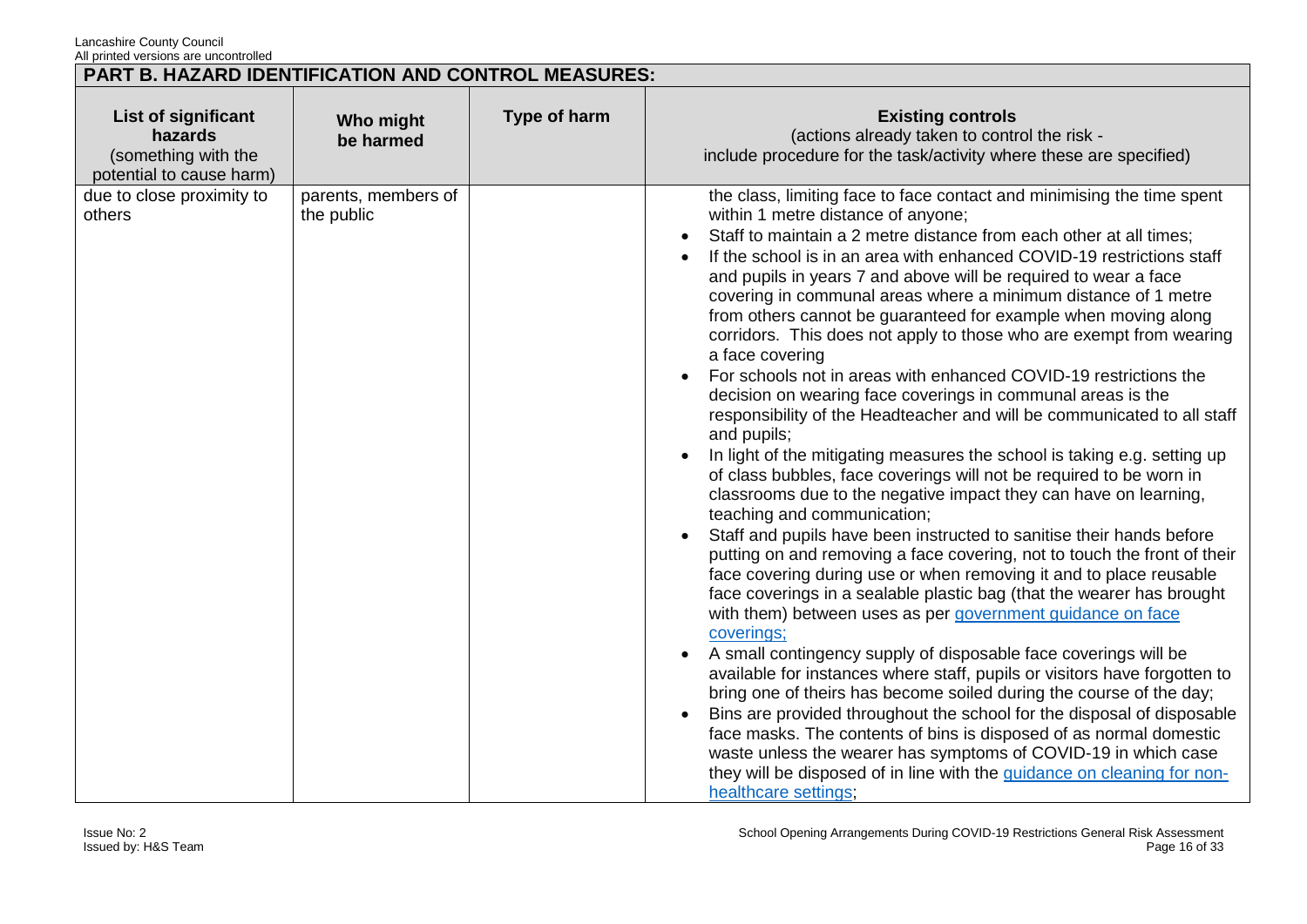|                                                                                   | PART B. HAZARD IDENTIFICATION AND CONTROL MEASURES:                               |                                           |                                                                                                                                                                                                                                                                                                                                                                                                                                                                                                                                                                                                                                                                                                                                                                                                                                                                                                                                                                                                                                                                                                                                                                                                             |  |  |
|-----------------------------------------------------------------------------------|-----------------------------------------------------------------------------------|-------------------------------------------|-------------------------------------------------------------------------------------------------------------------------------------------------------------------------------------------------------------------------------------------------------------------------------------------------------------------------------------------------------------------------------------------------------------------------------------------------------------------------------------------------------------------------------------------------------------------------------------------------------------------------------------------------------------------------------------------------------------------------------------------------------------------------------------------------------------------------------------------------------------------------------------------------------------------------------------------------------------------------------------------------------------------------------------------------------------------------------------------------------------------------------------------------------------------------------------------------------------|--|--|
| List of significant<br>hazards<br>(something with the<br>potential to cause harm) | Who might<br>be harmed                                                            | Type of harm                              | <b>Existing controls</b><br>(actions already taken to control the risk -<br>include procedure for the task/activity where these are specified)                                                                                                                                                                                                                                                                                                                                                                                                                                                                                                                                                                                                                                                                                                                                                                                                                                                                                                                                                                                                                                                              |  |  |
|                                                                                   |                                                                                   |                                           | All staff and pupils are expected to adhere to the current social<br>distancing guidelines as far as is reasonably practicable;<br>Where space allows, pupils who are old enough are supported to<br>maintain a distance from each other and are encouraged not to touch<br>staff and their peers where possible;<br>Classrooms have been adapted to support social distancing where<br>possible including;<br>seating pupils side by side and facing forwards, rather than face to<br>$\Omega$<br>face or side on;<br>moving unnecessary furniture out of classrooms to make more space;<br>$\mathbf{o}$<br>Where practical desks have been assigned to individuals or to the<br>smallest number of pupils possible. Where desk sharing cannot be<br>avoided desks are wiped down between changes of pupils;<br>As much as possible, fresh air is increased within buildings by<br>opening windows and doors frequently to encourage ventilation,<br>taking account of any potential security or fire safety issues;<br>For more information please see guidance note from health and safety<br>and design and construction on Use of Ventilation and Air<br>Conditioning during the coronavirus outbreak; |  |  |
| Staff, pupils & household<br>members displaying signs<br>of COVID-19              | Employees, pupils,<br>visitors, contractors,<br>parents, members of<br>the public | Potential spread of<br>infectious disease | Staff, parents and pupils are made aware of the virus symptoms;<br>$\bullet$<br>Staff, other adults and pupils are instructed not to come into school if they<br>or members of their household have coronavirus (COVID-19) symptoms,<br>in-line with the guidance for households with possible coronavirus<br>infection;<br>Staff or pupils showing COVID-19 symptoms are sent home, reminded to<br>self-isolate for 10 days and instructed to arrange a test to see if they have<br>COVID-19;                                                                                                                                                                                                                                                                                                                                                                                                                                                                                                                                                                                                                                                                                                              |  |  |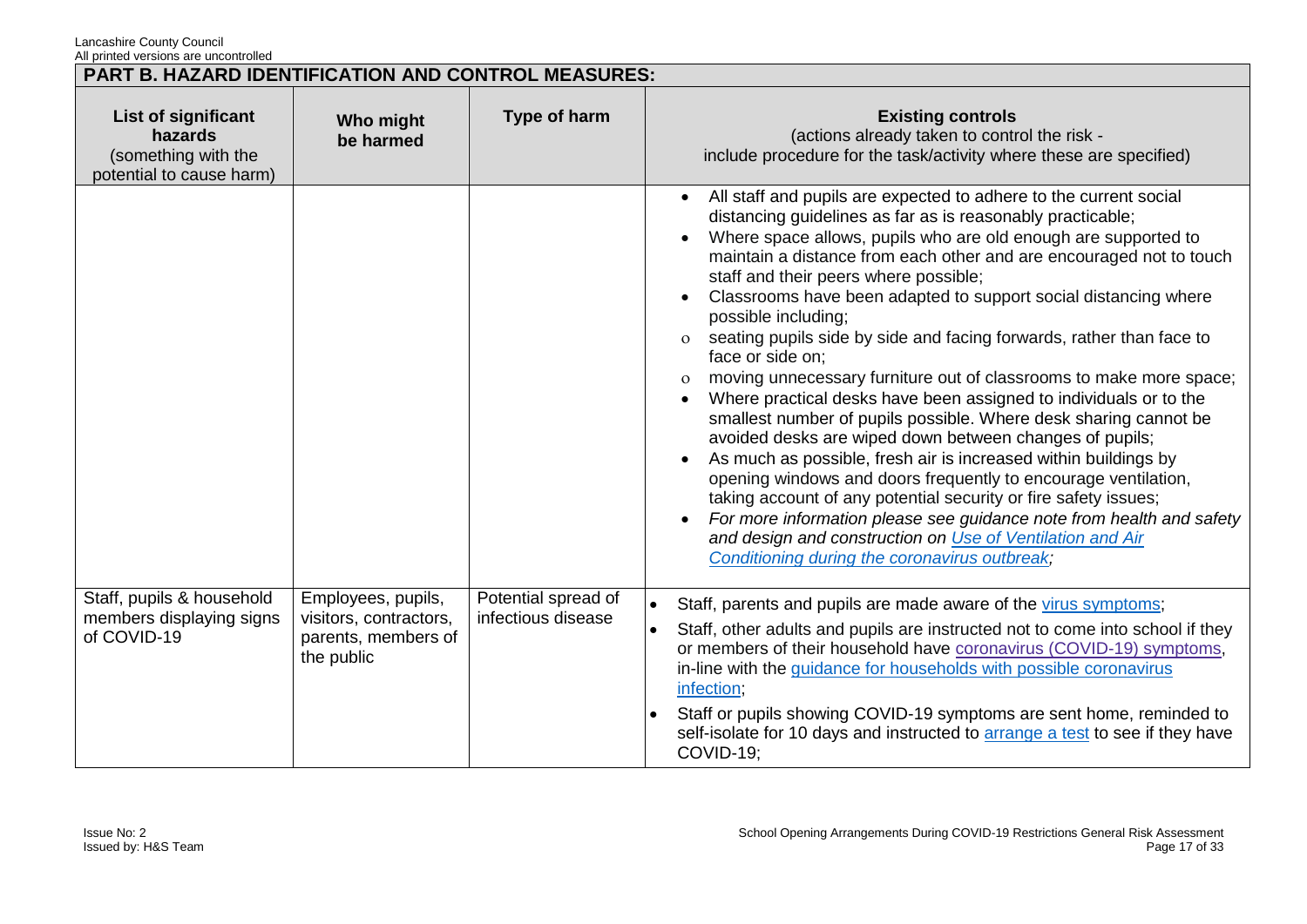| PART B. HAZARD IDENTIFICATION AND CONTROL MEASURES:                               |                        |              |                                                                                                                                                                                                                                                                                                                                                                                                     |  |
|-----------------------------------------------------------------------------------|------------------------|--------------|-----------------------------------------------------------------------------------------------------------------------------------------------------------------------------------------------------------------------------------------------------------------------------------------------------------------------------------------------------------------------------------------------------|--|
| List of significant<br>hazards<br>(something with the<br>potential to cause harm) | Who might<br>be harmed | Type of harm | <b>Existing controls</b><br>(actions already taken to control the risk -<br>include procedure for the task/activity where these are specified)                                                                                                                                                                                                                                                      |  |
|                                                                                   |                        |              | Staff and parents are advised that other members of their household<br>(including any siblings) should self-isolate for 14 days from date of onset<br>of symptoms;                                                                                                                                                                                                                                  |  |
|                                                                                   |                        |              | Staff and parents have been instructed to inform school immediately of the<br>results of a test so that an assessment can be made of the potential<br>impact on school;                                                                                                                                                                                                                             |  |
|                                                                                   |                        |              | If someone tests negative, if they feel well and no longer have any<br>symptoms similar to those identified for coronavirus (COVID-19), they can<br>stop self-isolating. They may still have another virus, such as a cold or flu,<br>therefore it is still advisable to avoid contact with others until they recover.<br>However other members of their household can stop self-isolating;         |  |
|                                                                                   |                        |              | Staff who have assisted someone who has taken ill with COVID-19<br>symptoms and any pupils who have been in close contact with them, will<br>wash their hands with warm, running water and soap for a minimum of 20<br>seconds. They do not need to go home unless they display the symptoms<br>themselves or are advised to do so by NHS Test and Trace or Local<br><b>Health Protection Team:</b> |  |
|                                                                                   |                        |              | If a pupil displays symptoms their parent/carer will be required to take<br>them home. Where this is not immediately possible, the pupil will be<br>placed in a separate room until they can be collected, whilst being mindful<br>of the individual pupils' needs;                                                                                                                                 |  |
|                                                                                   |                        |              | Ideally, a window will be opened in the room for increased ventilation;                                                                                                                                                                                                                                                                                                                             |  |
|                                                                                   |                        |              | If it is not possible to isolate the pupil e.g. if it causes them undue distress<br>or they need to remain under adult observation, an assessment will be<br>carried out to see whether it is sufficient to move them to an area which is<br>at least 2 metres away from others;                                                                                                                    |  |
|                                                                                   |                        |              | If an individual (adult or child) showing COVID-19 symptoms, needs to use<br>the bathroom while waiting to go home, they will use a separate bathroom<br>if possible. The bathroom will then be cleaned and disinfected before<br>being used by anyone else;                                                                                                                                        |  |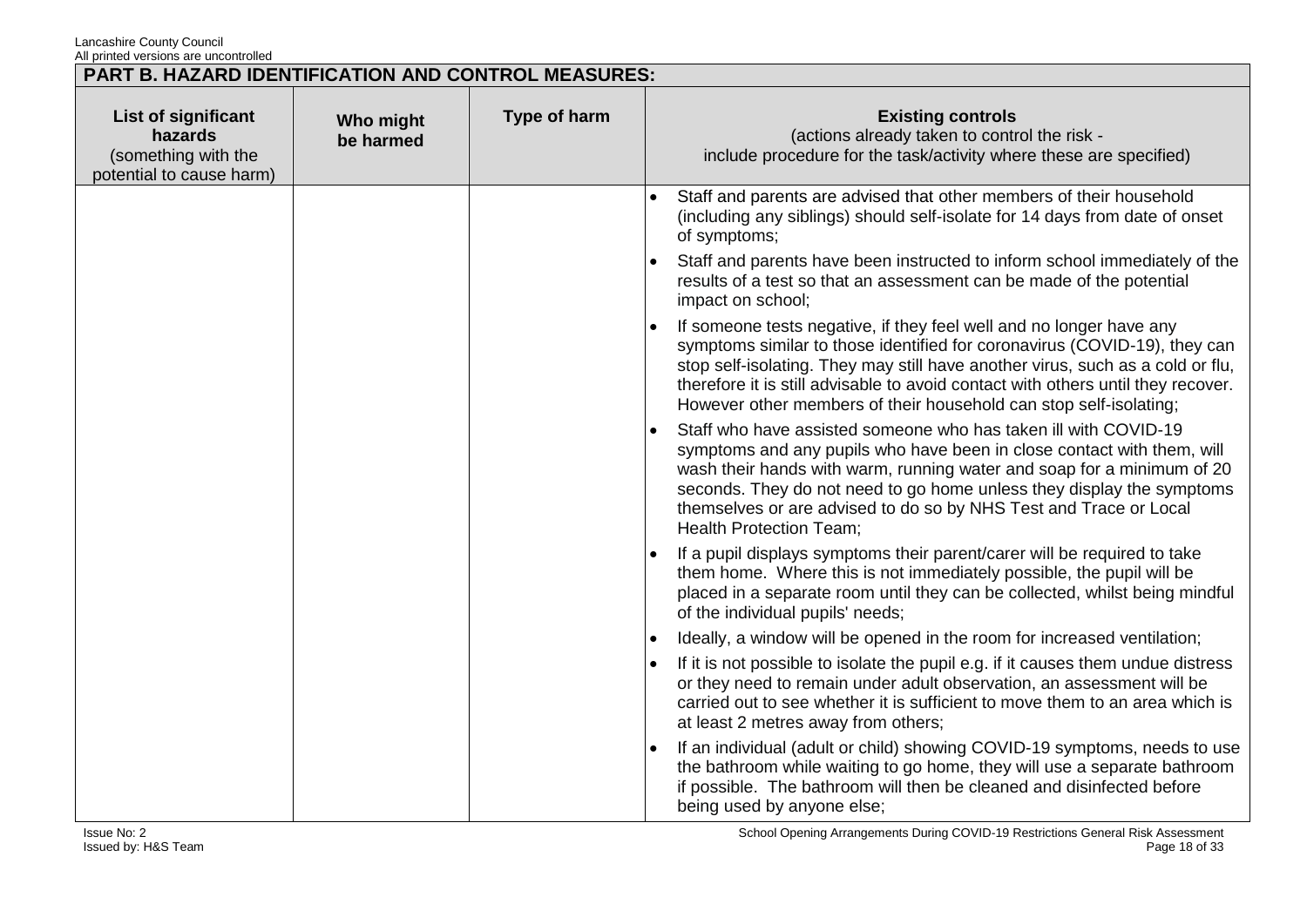| PART B. HAZARD IDENTIFICATION AND CONTROL MEASURES:                                      |                                                               |                                           |                                                                                                                                                                                                                                                                                                                                                                                                                                                                                                                                                                                                                                                                                                                                                                                                                                                                                                                                                                                                                                                                                                                     |  |
|------------------------------------------------------------------------------------------|---------------------------------------------------------------|-------------------------------------------|---------------------------------------------------------------------------------------------------------------------------------------------------------------------------------------------------------------------------------------------------------------------------------------------------------------------------------------------------------------------------------------------------------------------------------------------------------------------------------------------------------------------------------------------------------------------------------------------------------------------------------------------------------------------------------------------------------------------------------------------------------------------------------------------------------------------------------------------------------------------------------------------------------------------------------------------------------------------------------------------------------------------------------------------------------------------------------------------------------------------|--|
| <b>List of significant</b><br>hazards<br>(something with the<br>potential to cause harm) | Who might<br>be harmed                                        | Type of harm                              | <b>Existing controls</b><br>(actions already taken to control the risk -<br>include procedure for the task/activity where these are specified)                                                                                                                                                                                                                                                                                                                                                                                                                                                                                                                                                                                                                                                                                                                                                                                                                                                                                                                                                                      |  |
|                                                                                          |                                                               |                                           | The area around the person with symptoms will be cleaned with normal<br>household bleach after they have left to reduce the risk of passing the<br>infection on to other people as per the COVID-19: cleaning of non-<br>healthcare settings guidance;                                                                                                                                                                                                                                                                                                                                                                                                                                                                                                                                                                                                                                                                                                                                                                                                                                                              |  |
|                                                                                          |                                                               |                                           | When caring for someone with symptoms of coronavirus (COVID-19) a<br>face mask should be worn if a distance of 2 metres cannot be maintained.<br>If direct contact is necessary, then gloves, an apron and a face mask<br>should be worn;                                                                                                                                                                                                                                                                                                                                                                                                                                                                                                                                                                                                                                                                                                                                                                                                                                                                           |  |
|                                                                                          |                                                               |                                           | If a risk assessment determines that there is a risk of splashing to the<br>eyes, e.g. from coughing, spitting, or vomiting, then eye protection will also<br>be worn by the supervising adult                                                                                                                                                                                                                                                                                                                                                                                                                                                                                                                                                                                                                                                                                                                                                                                                                                                                                                                      |  |
|                                                                                          |                                                               |                                           | If there is a confirmed case of Covid-19, a member of SLT will contact the<br>local health protection team                                                                                                                                                                                                                                                                                                                                                                                                                                                                                                                                                                                                                                                                                                                                                                                                                                                                                                                                                                                                          |  |
| Staff, pupils & household<br>members test positive for<br>COVID-19                       | Staff, pupils, visitors,<br>contractors,<br>household members | Potential spread of<br>infectious disease | If someone tests positive, they are instructed to follow the 'stay at<br>home: guidance for households with possible or confirmed<br>coronavirus (COVID-19) infection' self-isolating for at least 10 days<br>from the onset of their symptoms and will only be allowed to return to<br>school when they do not have symptoms including; a high<br>temperature, cough or loss of sense of smell/taste. They will be<br>advised that other members of their household must continue self-<br>isolating for the full 14 days;<br>The School will contact the local health protection team as soon as<br>they have been notified of a positive result either by Email:<br>clhpt@phe.gov.uk or Tel: 0344 225 0562 (office hours) or 0151 434<br>4819 (out of hours);<br>(This team may also contact schools directly if they become aware<br>that someone who has tested positive for coronavirus (COVID-19)<br>attended the school - as identified by NHS Test and Trace);<br>The health protection team will carry out a rapid risk assessment to<br>confirm who has been in close contact with the person during the |  |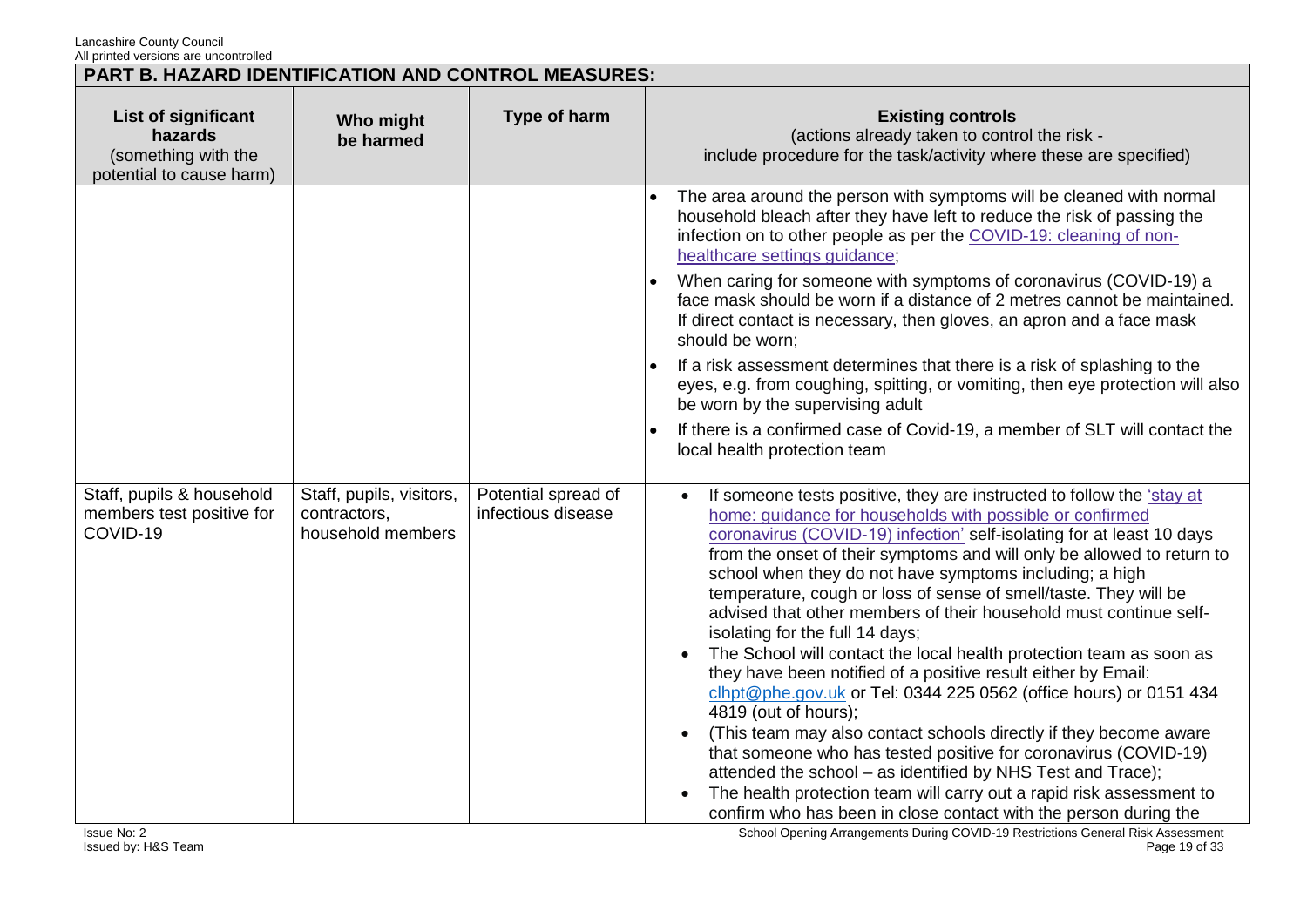| All printed versions are dricontrolled<br>PART B. HAZARD IDENTIFICATION AND CONTROL MEASURES: |                        |              |                                                                                                                                                                                                                                                                                                                                                                                                                                                                                                                                                                                                                                                                                                                                                                                                                                                                                                                                                                                                                                                                                                                                                                                                                                                                                                                                                                                                                                                                                                                                                                                                                                                                                                                                                                                                                                                                                       |
|-----------------------------------------------------------------------------------------------|------------------------|--------------|---------------------------------------------------------------------------------------------------------------------------------------------------------------------------------------------------------------------------------------------------------------------------------------------------------------------------------------------------------------------------------------------------------------------------------------------------------------------------------------------------------------------------------------------------------------------------------------------------------------------------------------------------------------------------------------------------------------------------------------------------------------------------------------------------------------------------------------------------------------------------------------------------------------------------------------------------------------------------------------------------------------------------------------------------------------------------------------------------------------------------------------------------------------------------------------------------------------------------------------------------------------------------------------------------------------------------------------------------------------------------------------------------------------------------------------------------------------------------------------------------------------------------------------------------------------------------------------------------------------------------------------------------------------------------------------------------------------------------------------------------------------------------------------------------------------------------------------------------------------------------------------|
| List of significant<br>hazards<br>(something with the<br>potential to cause harm)             | Who might<br>be harmed | Type of harm | <b>Existing controls</b><br>(actions already taken to control the risk -<br>include procedure for the task/activity where these are specified)                                                                                                                                                                                                                                                                                                                                                                                                                                                                                                                                                                                                                                                                                                                                                                                                                                                                                                                                                                                                                                                                                                                                                                                                                                                                                                                                                                                                                                                                                                                                                                                                                                                                                                                                        |
|                                                                                               |                        |              | period that they were infectious, and ensure they are asked to self-<br>isolate;<br>Based on the advice from the health protection team, school will send<br>home those people who have been in close contact with the person<br>who has tested positive, advising them to self-isolate for 14 days since<br>they were last in close contact with that person when they were<br>infectious. • Close contact means:<br>$\circ$ direct close contact - face to face contact with an infected<br>individual for any length of time, within 1 metre, including<br>being coughed on, a face to face conversation, or<br>unprotected physical contact (skin-to-skin);<br>proximity contacts - extended close contact (within 1 to 2<br>metres for more than 15 minutes) with an infected<br>individual;<br>travelling in a small vehicle, i.e. a car, with an infected<br>person;<br>Household members of those contacts who are sent home do not<br>need to self-isolate themselves unless the pupil or staff member who<br>is self-isolating subsequently develops symptoms;<br>If someone in a class or group that has been asked to self-isolate<br>develops symptoms themselves within their 14-day isolation period<br>they are instructed to follow the 'stay at home: guidance for<br>households with possible or confirmed coronavirus (COVID-19)<br>infection' and instructed to get a test;<br>If the test is negative they are instructed to remain in isolation for the<br>remainder of the 14-day isolation period as they could still develop the<br>coronavirus (COVID-19) within the remaining days;<br>If the test result is positive, they are instructed to inform school<br>immediately, and must isolate for at least 10 days from the onset of<br>their symptoms (which could mean the self-isolation ends before or<br>after the original 14-day isolation period); |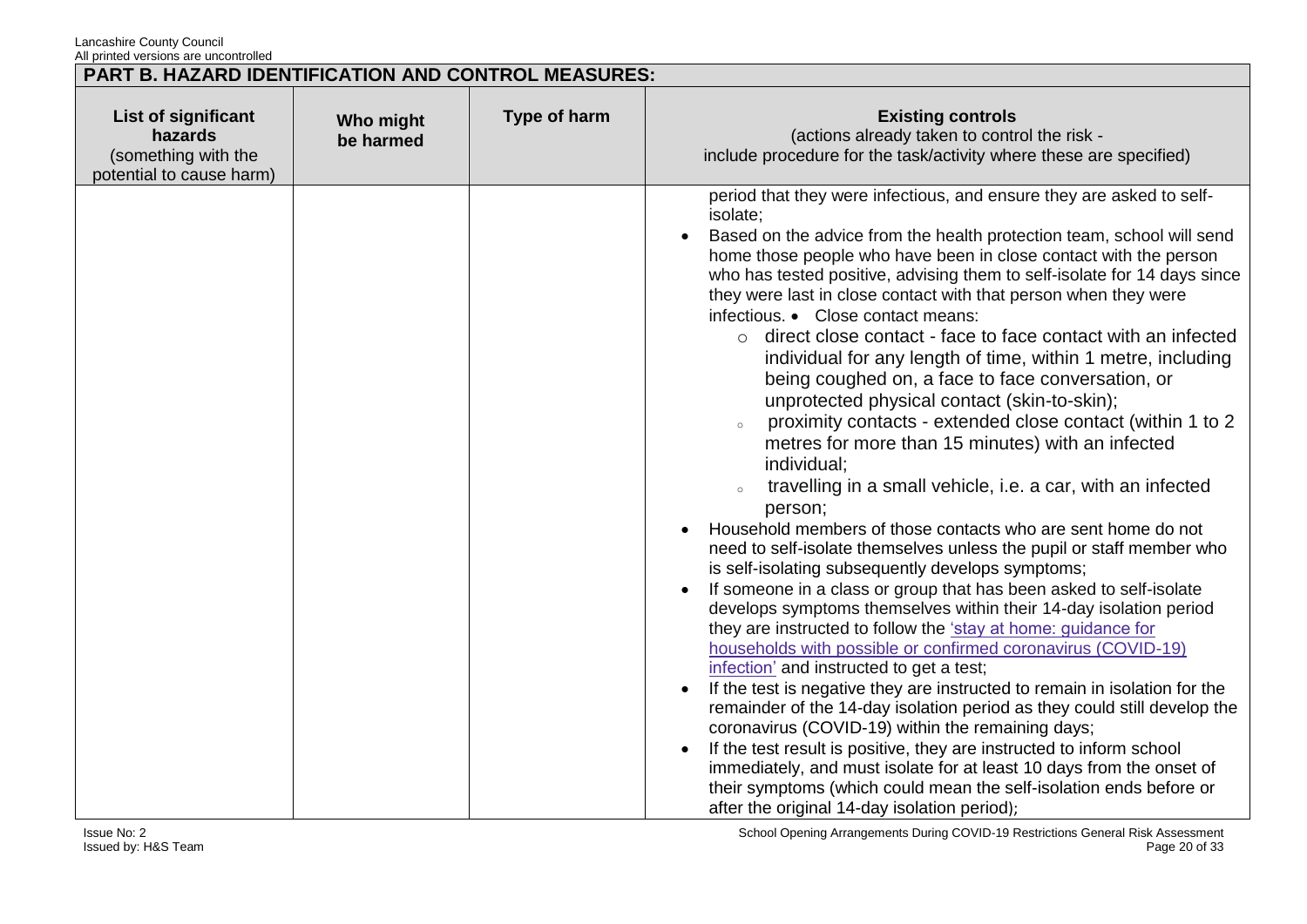| PART B. HAZARD IDENTIFICATION AND CONTROL MEASURES:                                  |                                                  |                                           |                                                                                                                                                                                                                                                                                                                                                                                                                                                                                                                                                                                                                                                                                                                                                                                                                                                                    |
|--------------------------------------------------------------------------------------|--------------------------------------------------|-------------------------------------------|--------------------------------------------------------------------------------------------------------------------------------------------------------------------------------------------------------------------------------------------------------------------------------------------------------------------------------------------------------------------------------------------------------------------------------------------------------------------------------------------------------------------------------------------------------------------------------------------------------------------------------------------------------------------------------------------------------------------------------------------------------------------------------------------------------------------------------------------------------------------|
| List of significant<br>hazards<br>(something with the<br>potential to cause harm)    | Who might<br>be harmed                           | Type of harm                              | <b>Existing controls</b><br>(actions already taken to control the risk -<br>include procedure for the task/activity where these are specified)                                                                                                                                                                                                                                                                                                                                                                                                                                                                                                                                                                                                                                                                                                                     |
|                                                                                      |                                                  |                                           | They are advised that their household should self-isolate for at least<br>$\bullet$<br>14 days from when the symptomatic person first had symptoms                                                                                                                                                                                                                                                                                                                                                                                                                                                                                                                                                                                                                                                                                                                 |
| Spread of Covid-19 if<br>physical interventions are<br>required                      | Staff, pupils                                    | Potential spread of<br>infectious disease | Where possible, there will be more than one member of staff with any<br>$\bullet$<br>class at any one time reducing the risk of physical intervention<br>occurring.<br>Staff are encouraged to manage any challenging situations with usual<br>de-escalation, discussion etc in accordance with school behaviour<br>policy, individual behaviour plans, pupil profiling documents etc. and<br>commitment to restorative practices.<br>If a pupil's behaviour becomes a risk to his or her safety or the safety<br>of another individual, staff must intervene to exercise their duty of care<br>and then follow handwashing guidance immediately after.<br>All staff have access to the LCC guidance on physical intervention<br>which describe situations for reference purposes<br>https://schoolsportal.lancsngfl.ac.uk/corporate/web/viewdoc.asp?id=1<br>41900 |
| Outbreak of Covid-19<br>within school                                                | Staff, pupils, visitors,<br>contractors,         | Spread of infectious<br>disease           | The school will work closely with the local health protection team if<br>$\bullet$<br>there are two or more confirmed cases within 14 days, or there is an<br>overall rise in sickness absence where coronavirus (COVID-19) is<br>suspected. The local health protection team will advise if additional<br>action is required;<br>Schools is aware that in consultation with the local Director of Public<br>Health, where an outbreak in a school is confirmed, a mobile testing<br>unit may be dispatched to test others who may have been in contact<br>with the person who has tested positive. Testing will first focus on the<br>person's class, followed by their year group, then the whole school if<br>necessary, in line with routine public health outbreak control practice.                                                                          |
| Transmission of Covid-19<br>due to lack of consultation<br>on safe working practices | Staff, pupils, visitors,<br>contractors, parents | Spread of infectious<br>disease           | Guidance and training is provided for staff to ensure they understand,<br>$\bullet$<br>and can enforce, the new routines and support pupils in<br>$\sim$ 0.0140 $\sim$ 0.15                                                                                                                                                                                                                                                                                                                                                                                                                                                                                                                                                                                                                                                                                        |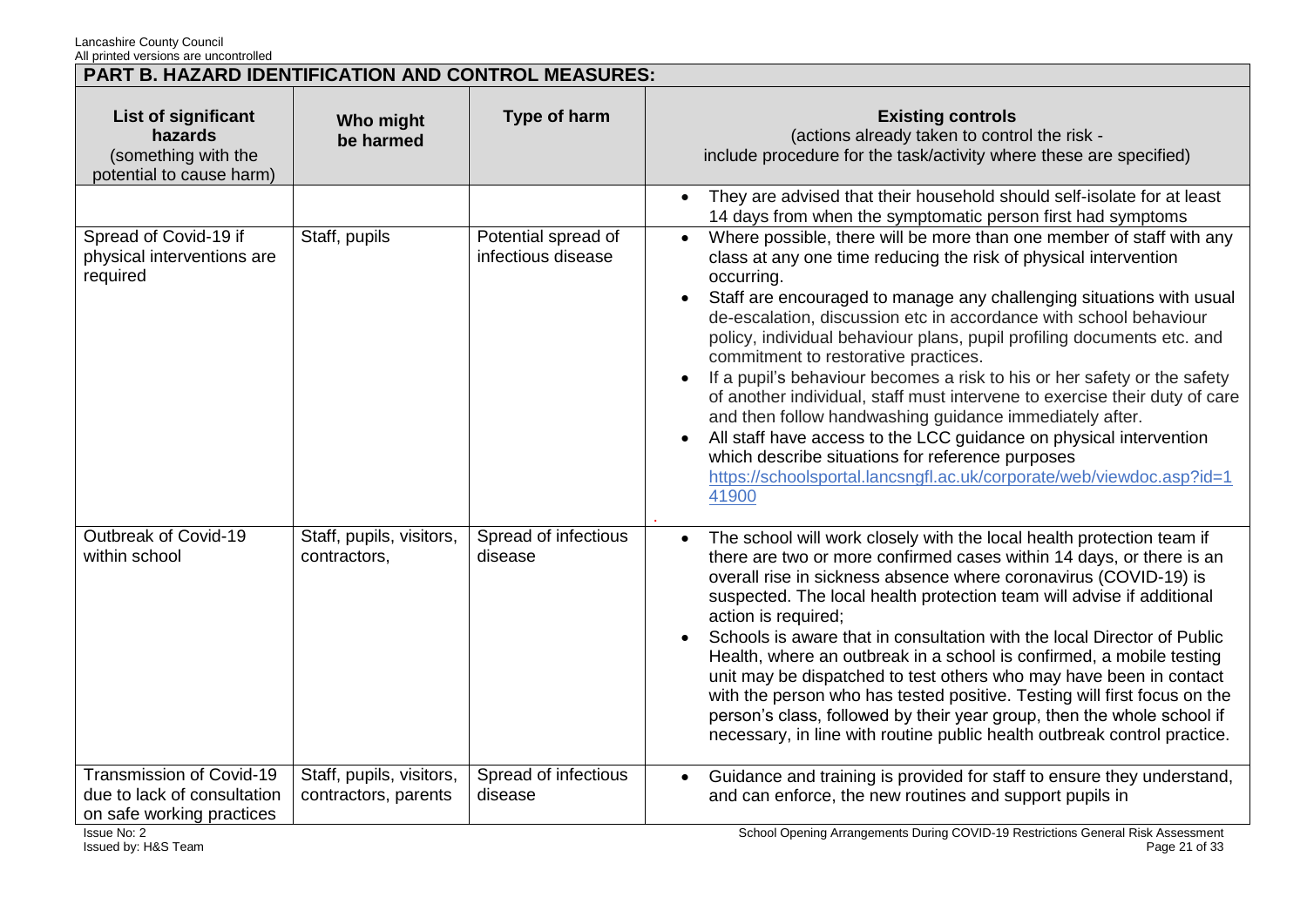| All printed versions are dricontrolled                                            | <b>PART B. HAZARD IDENTIFICATION AND CONTROL MEASURES:</b>    |                                           |                                                                                                                                                                                                                                                                                                                                                                                                                                                                                                                                                                                                                                                                                                                                                                                                                                                                                                                                                                                                                             |  |
|-----------------------------------------------------------------------------------|---------------------------------------------------------------|-------------------------------------------|-----------------------------------------------------------------------------------------------------------------------------------------------------------------------------------------------------------------------------------------------------------------------------------------------------------------------------------------------------------------------------------------------------------------------------------------------------------------------------------------------------------------------------------------------------------------------------------------------------------------------------------------------------------------------------------------------------------------------------------------------------------------------------------------------------------------------------------------------------------------------------------------------------------------------------------------------------------------------------------------------------------------------------|--|
| List of significant<br>hazards<br>(something with the<br>potential to cause harm) | Who might<br>be harmed                                        | Type of harm                              | <b>Existing controls</b><br>(actions already taken to control the risk -<br>include procedure for the task/activity where these are specified)                                                                                                                                                                                                                                                                                                                                                                                                                                                                                                                                                                                                                                                                                                                                                                                                                                                                              |  |
| and provision of<br>information & instruction<br>on safe ways of working          |                                                               |                                           | understanding them and are familiar with revised physical<br>arrangements;<br>Senior leaders within school ensure staff are consulted when<br>considering local arrangements and there is ongoing engagement with<br>staff (including through trade unions and employee representative<br>groups) to monitor and understand any unforeseen impacts of<br>changes to working environments;<br>Senior personnel, are available to offer support and advice and to<br>monitor the current working arrangements on a daily basis;<br>All new staff and volunteers are provided with a site induction and<br>adequate information, instruction and training on local health, safety<br>and COVID secure arrangements and their key roles and<br>responsibilities;<br>Signage, posters and other instructions are displayed to support<br>implementation of COVID secure measures;<br>Up to date information and guidance on how to manage the risks<br>associated with COVID-19 are available on the Health & Safety<br>Website. |  |
| Transmission of Covid-19<br>staff work areas                                      | Staff, pupils, visitors,<br>contractors,<br>household members | Potential spread of<br>infectious disease | Where practical and the role allows, staff are supported to work from<br>home;<br>The occupancy of the school office is restricted to ensure social<br>distancing rules can be observed;<br>The school office layout has been rearranged to facilitate social<br>distancing;<br>Shared work areas are avoided. Where this is not possible work areas<br>are thoroughly sanitised before and after use by different people;<br>Sanitising wipes are available to enable shared desks and equipment<br>to be cleaned before and after use, staff are reminded of this<br>requirement regularly;                                                                                                                                                                                                                                                                                                                                                                                                                               |  |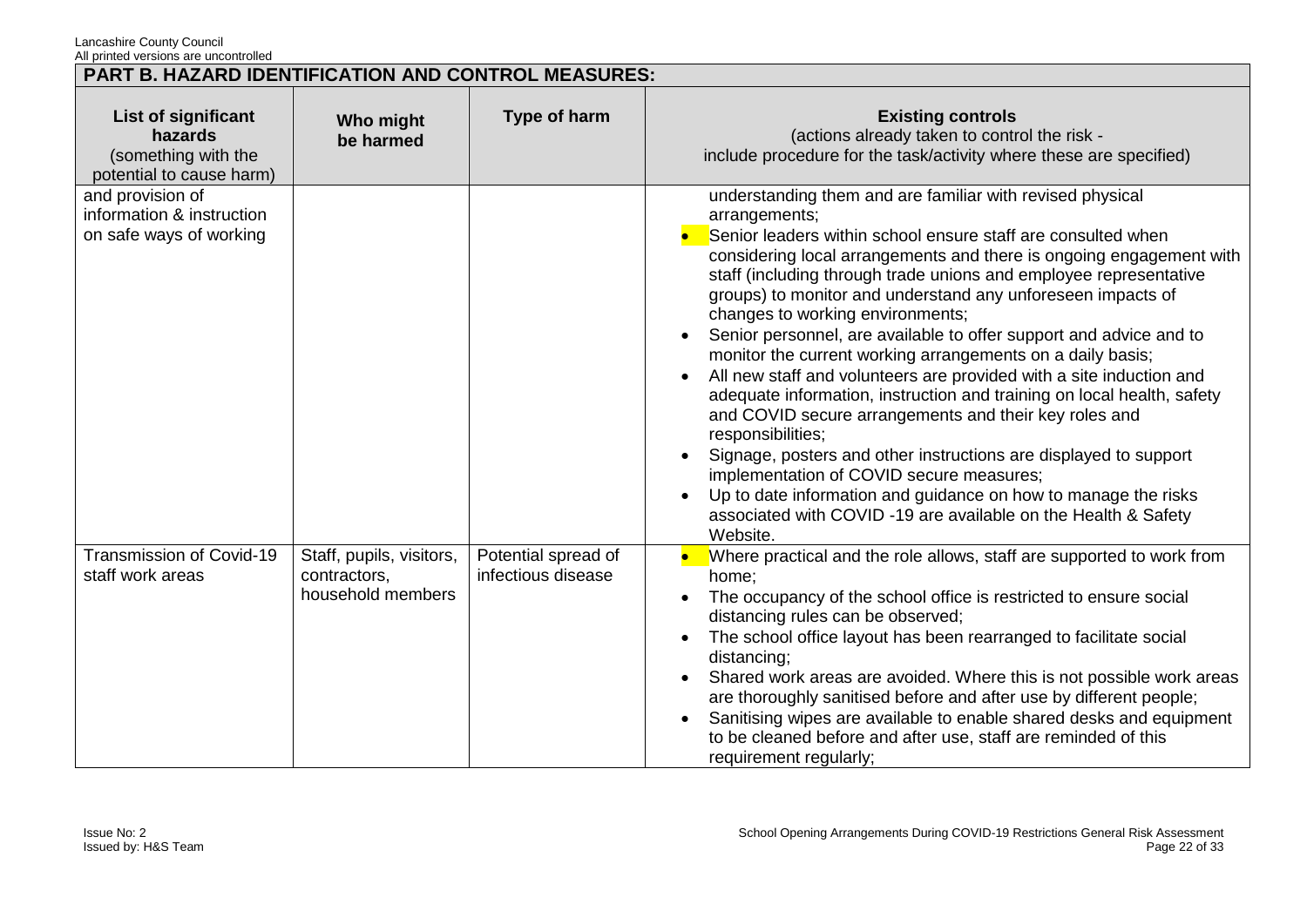Lancashire County Council

| All printed versions are uncontrolled<br><b>PART B. HAZARD IDENTIFICATION AND CONTROL MEASURES:</b> |                                                               |                                           |                                                                                                                                                                                                                                                                                                                                                                                                                                                                                                                                                                                                                                                                                                                                                                                                              |
|-----------------------------------------------------------------------------------------------------|---------------------------------------------------------------|-------------------------------------------|--------------------------------------------------------------------------------------------------------------------------------------------------------------------------------------------------------------------------------------------------------------------------------------------------------------------------------------------------------------------------------------------------------------------------------------------------------------------------------------------------------------------------------------------------------------------------------------------------------------------------------------------------------------------------------------------------------------------------------------------------------------------------------------------------------------|
| List of significant<br>hazards<br>(something with the<br>potential to cause harm)                   | Who might<br>be harmed                                        | Type of harm                              | <b>Existing controls</b><br>(actions already taken to control the risk -<br>include procedure for the task/activity where these are specified)                                                                                                                                                                                                                                                                                                                                                                                                                                                                                                                                                                                                                                                               |
|                                                                                                     |                                                               |                                           | Measures have been put in place to protect office staff when dealing<br>with contractors, parents and visitors. Perspex screens have been<br>installed in open reception areas.                                                                                                                                                                                                                                                                                                                                                                                                                                                                                                                                                                                                                              |
| Transmission of Covid-19<br>staff rest areas                                                        | Staff, pupils, visitors,<br>contractors,<br>household members | Potential spread of<br>infectious disease | The number of staff allowed in the staff room at any one time is<br>$\bullet$<br>restricted to enable social distancing to be maintained;<br>Staff room furniture has been reconfigured to maintain social<br>$\bullet$<br>distancing and reduce face to face contact.<br>Signage and floor markings support staff to maintain 2 metre distance;                                                                                                                                                                                                                                                                                                                                                                                                                                                             |
| Transmission of Covid-19<br>through airborne particles<br>due to face-face meetings                 | Staff, pupils, visitors,<br>contractors,<br>household members | Potential spread of<br>infectious disease | Meetings to be held via remote working tools wherever possible; ·<br>$\bullet$<br>Only when absolutely necessary will a face to face meeting take<br>place. This will be with the minimum number of participants, whilst<br>observing social distancing rules either in an outdoor space or well<br>ventilated area indoors;<br>Hand sanitiser is provided in designated meeting rooms where<br>handwashing facilities are not immediately available;<br>Disinfectant wipes are available in designated meeting rooms to<br>$\bullet$<br>enable staff to wipe down shared equipment before and after use;<br>Meetings are held outdoors or in a well-ventilated designated rooms;<br>Floor markings are used in designated meetings rooms to help<br>participants to maintain appropriate social distancing. |
| Manual Handling                                                                                     | <b>Staff</b>                                                  | Musculoskeletal<br>injuries               | A dynamic risk assessment is carried out when moving furniture &<br>resources which takes into account;<br>the task being undertaken;<br>$\circ$<br>the capabilities of individual carrying out the task;<br>$\circ$<br>the load being lifted or moved;<br>$\circ$<br>the surroundings (environment).<br>consideration of social distancing in 2 person manual handling<br>activities/lifts.                                                                                                                                                                                                                                                                                                                                                                                                                 |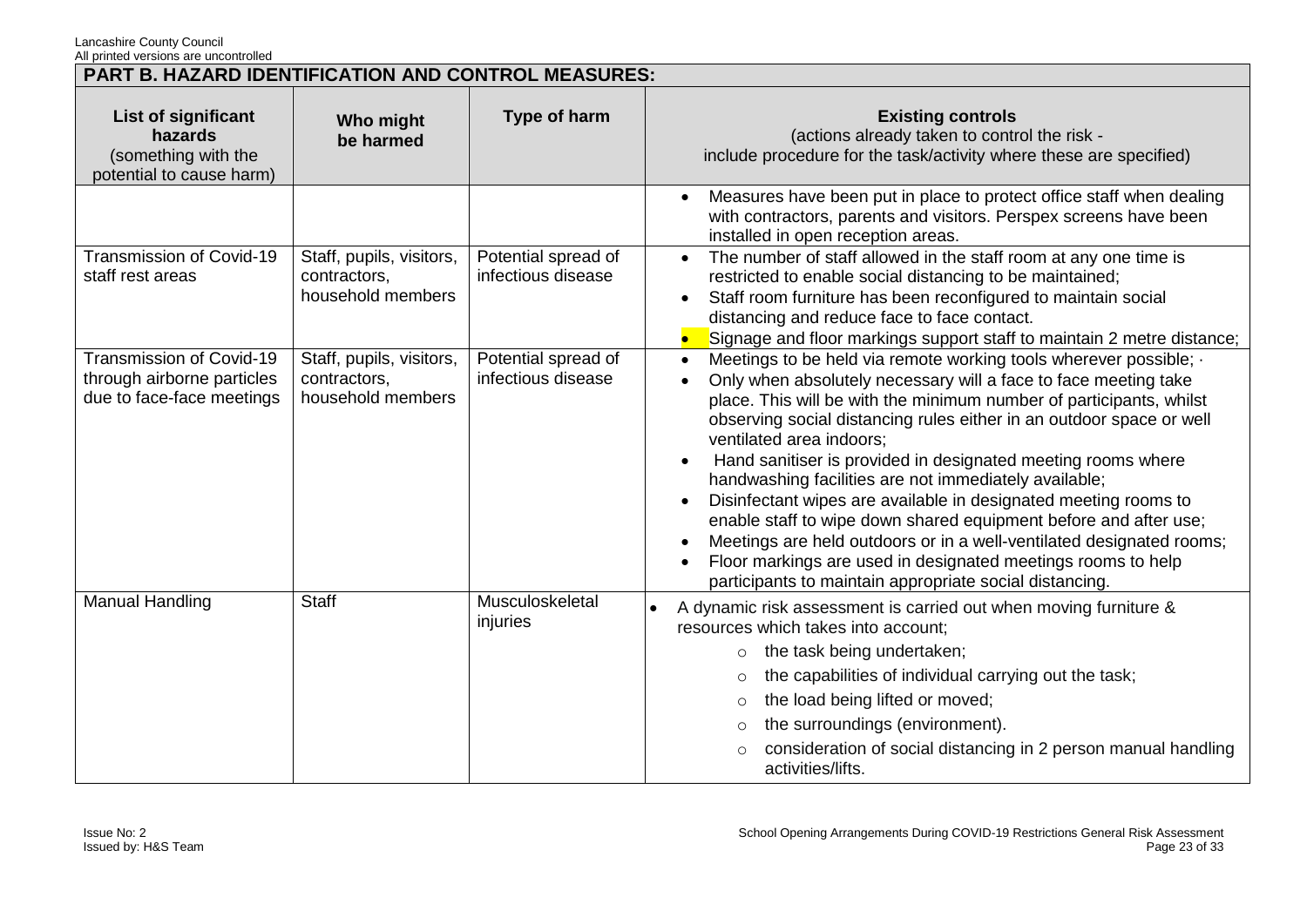| <b>PART B. HAZARD IDENTIFICATION AND CONTROL MEASURES:</b>                               |                                                                                   |                                                                  |                                                                                                                                                                                                                                                                                                                                                                                                                                                                                                                                                                                                                                                                                                                                                                                                                                                                                                                                                                                                                                                                                                                                                                                                                                                                                                                                                                                                                                                                                                                                                                 |
|------------------------------------------------------------------------------------------|-----------------------------------------------------------------------------------|------------------------------------------------------------------|-----------------------------------------------------------------------------------------------------------------------------------------------------------------------------------------------------------------------------------------------------------------------------------------------------------------------------------------------------------------------------------------------------------------------------------------------------------------------------------------------------------------------------------------------------------------------------------------------------------------------------------------------------------------------------------------------------------------------------------------------------------------------------------------------------------------------------------------------------------------------------------------------------------------------------------------------------------------------------------------------------------------------------------------------------------------------------------------------------------------------------------------------------------------------------------------------------------------------------------------------------------------------------------------------------------------------------------------------------------------------------------------------------------------------------------------------------------------------------------------------------------------------------------------------------------------|
| <b>List of significant</b><br>hazards<br>(something with the<br>potential to cause harm) | Who might<br>be harmed                                                            | Type of harm                                                     | <b>Existing controls</b><br>(actions already taken to control the risk -<br>include procedure for the task/activity where these are specified)                                                                                                                                                                                                                                                                                                                                                                                                                                                                                                                                                                                                                                                                                                                                                                                                                                                                                                                                                                                                                                                                                                                                                                                                                                                                                                                                                                                                                  |
| <b>Need for Personal</b><br><b>Protective Equipment</b><br>(PPE)                         | Employees, pupils,<br>visitors, contractors,<br>parents, members of<br>the public | Potential spread of<br>infectious disease                        | Staff are aware of the need to use the appropriate PPE when completing<br>specific tasks e.g. moving around school cleaning or supporting an<br>individual with coronavirus symptoms;<br>Pupils are aware of the need to use appropriate PPE whilst moving<br>around the school;<br>Pupils are provided with a secure wallet to store their face covering<br>throughout the day;<br>Pupils and staff have received guidance on the safe use of PPE;<br>PPE is sourced through normal school procurement routes;<br>Disposable gloves are worn during normal cleaning regimes. Disposable<br>gloves and impermeable aprons must be worn when cleaning areas that<br>have been occupied by someone displaying symptoms of COVID-19;<br>When caring for someone with symptoms of COVID-19 a face mask<br>should be worn if a distance of 2 metres cannot be maintained and if<br>contact is necessary, gloves, an apron and a face mask should be worn.<br>If a risk assessment determines that there is a risk of splashing to the<br>eyes, e.g. from coughing, spitting, or vomiting, eye protection will also be<br>worn by the supervising adult.<br>Staff and pupils are instructed on the need to wear a face covering by law<br>on public transport and have been given guidance on wearing and making<br>face coverings;<br>Staff and pupils are provided with information and instruction on the use<br>and disposal of PPE including face masks;<br>Further guidance is available on safe working in education, childcare<br>and children's social care. |
| Dealing with emergency<br>situations including<br>accidents, security and                | All building<br>occupants                                                         | Untreated injuries,<br>potential spread of<br>infectious disease | In an emergency, e.g. an accident or fire, people do not have to stay 2m<br>apart if it would be unsafe but should do so where this is possible;                                                                                                                                                                                                                                                                                                                                                                                                                                                                                                                                                                                                                                                                                                                                                                                                                                                                                                                                                                                                                                                                                                                                                                                                                                                                                                                                                                                                                |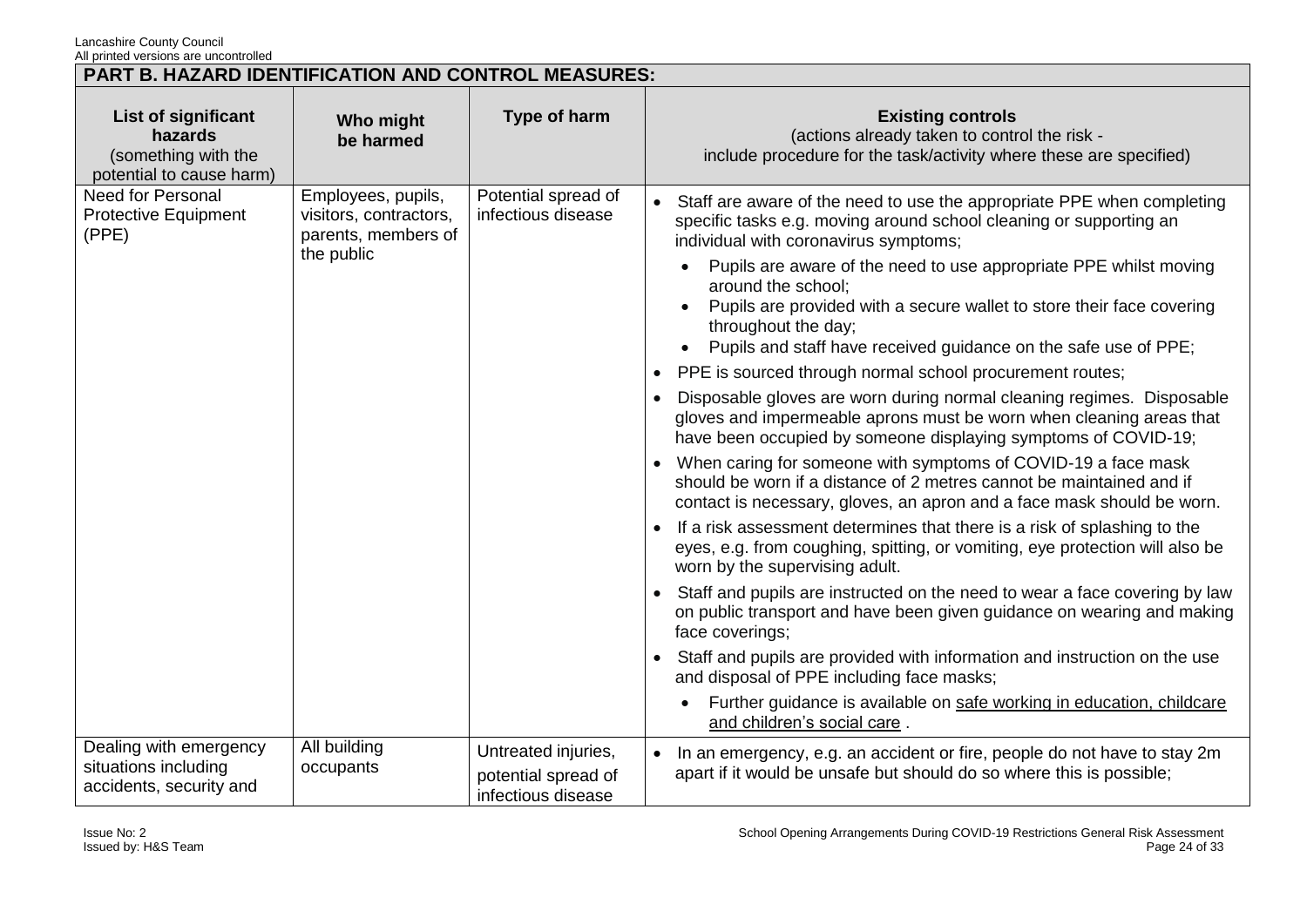| <b>PART B. HAZARD IDENTIFICATION AND CONTROL MEASURES:</b>                        |                        |              |                                                                                                                                                                                                                                                                                                                                                                                                                                                                                                                                                                                                                                                                                                                                                                                                                                                                                                                                                                                                                                                                                                                                                                                                                                                                                                                                                                                                                                                                                                                                                                                                                                                                                                                                                                                                                                                                                 |
|-----------------------------------------------------------------------------------|------------------------|--------------|---------------------------------------------------------------------------------------------------------------------------------------------------------------------------------------------------------------------------------------------------------------------------------------------------------------------------------------------------------------------------------------------------------------------------------------------------------------------------------------------------------------------------------------------------------------------------------------------------------------------------------------------------------------------------------------------------------------------------------------------------------------------------------------------------------------------------------------------------------------------------------------------------------------------------------------------------------------------------------------------------------------------------------------------------------------------------------------------------------------------------------------------------------------------------------------------------------------------------------------------------------------------------------------------------------------------------------------------------------------------------------------------------------------------------------------------------------------------------------------------------------------------------------------------------------------------------------------------------------------------------------------------------------------------------------------------------------------------------------------------------------------------------------------------------------------------------------------------------------------------------------|
| List of significant<br>hazards<br>(something with the<br>potential to cause harm) | Who might<br>be harmed | Type of harm | <b>Existing controls</b><br>(actions already taken to control the risk -<br>include procedure for the task/activity where these are specified)                                                                                                                                                                                                                                                                                                                                                                                                                                                                                                                                                                                                                                                                                                                                                                                                                                                                                                                                                                                                                                                                                                                                                                                                                                                                                                                                                                                                                                                                                                                                                                                                                                                                                                                                  |
| evacuation during the<br>COVID-19 pandemic                                        |                        |              | • First Aiders are aware of and follow the Government quidance for first<br>responders;<br>• The First Aid Needs Assessment has been reviewed and amended to<br>take account of current occupancy, numbers of first aiders required<br>and additional PPE needed during the COVID-19 pandemic<br>including provision of disposal gloves, disposal plastic aprons, fluid<br>repellent surgical face masks and visors as required;<br>Pupils who require first aid will continue to receive care in the same<br>way; No additional PPE is needed because of COVID-19 for any pupil<br>who does not have symptoms;<br>When administering first aid to an adult a face mask should be worn if<br>a distance of 2 metres cannot be maintained. If direct contact is<br>necessary, gloves, an apron and a face mask should be worn;<br>If a risk assessment determines that there is a risk of splashing to the<br>eyes, e.g. from coughing or vomiting, eye protection will also be worn<br>by the first aider;<br>Staff involved in the provision of assistance to others in an emergency<br>including first aid are instructed to pay particular attention to sanitation<br>measures immediately afterwards including washing hands for 20<br>seconds under warm, running water or using hand sanitiser;<br>For instances where first aid qualifications are due for renewal and<br>may expire during the current crisis i.e. due for renewal on or after 16<br>March 2020, the HSE had granted a 3 month extension. School will<br>endeavour to provide training ASAP but is aware that if this is not<br>possible a further extension may be granted to no later than 30<br>September 2020 subject to evidence to support the reason why it has<br>not been possible to arrange training.<br>Further guidance on first aid is available on Health & Safety Executive<br>website; |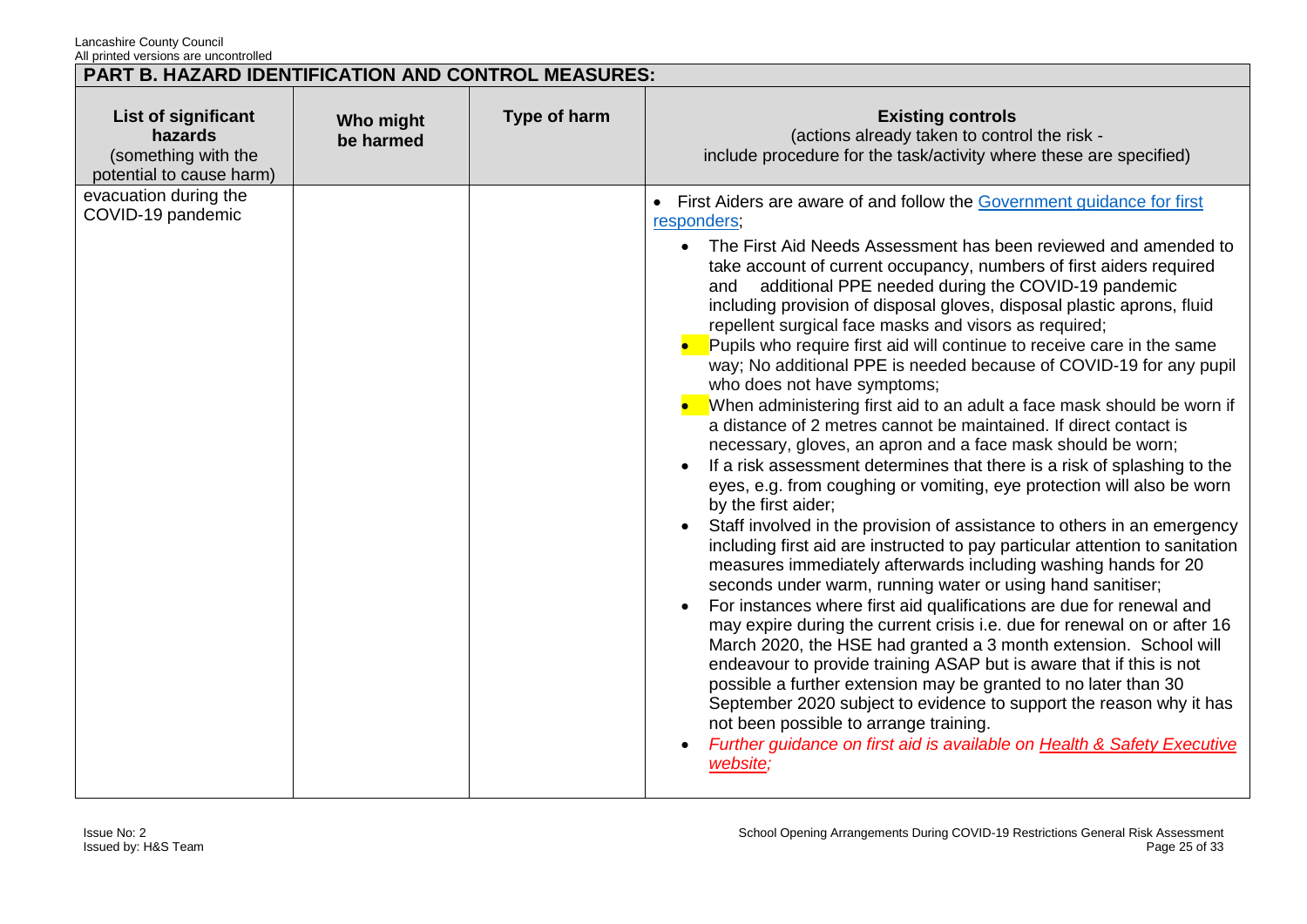| <b>PART B. HAZARD IDENTIFICATION AND CONTROL MEASURES:</b>                        |                                                                                   |                                                                          |                                                                                                                                                                                                                                                                                                                                                                                                                                                                                                                                                                                                                                                                                                                                                                                                                                                                                                                                                                                                                             |
|-----------------------------------------------------------------------------------|-----------------------------------------------------------------------------------|--------------------------------------------------------------------------|-----------------------------------------------------------------------------------------------------------------------------------------------------------------------------------------------------------------------------------------------------------------------------------------------------------------------------------------------------------------------------------------------------------------------------------------------------------------------------------------------------------------------------------------------------------------------------------------------------------------------------------------------------------------------------------------------------------------------------------------------------------------------------------------------------------------------------------------------------------------------------------------------------------------------------------------------------------------------------------------------------------------------------|
| List of significant<br>hazards<br>(something with the<br>potential to cause harm) | Who might<br>be harmed                                                            | Type of harm                                                             | <b>Existing controls</b><br>(actions already taken to control the risk -<br>include procedure for the task/activity where these are specified)                                                                                                                                                                                                                                                                                                                                                                                                                                                                                                                                                                                                                                                                                                                                                                                                                                                                              |
| Administering first aid<br>during COVID1-19<br>Pandemic                           | All building<br>occupants                                                         | Untreated injuries,<br>potential spread of<br>infectious disease         | First Aiders are aware of and follow the Government guidance for first<br>responders;<br>The First Aid Needs Assessment has been reviewed and amended to take<br>account of current occupancy, numbers of first aiders required and<br>additional PPE needed during the COVID-19 pandemic including provision<br>of disposal gloves, disposal plastic aprons and fluid repellent surgical face<br>masks;<br>First aiders will pay particular attention to sanitation measures immediately<br>before and following the administration of first aid; washing their hands<br>with warn running water and soap for a minimum of 20 seconds.                                                                                                                                                                                                                                                                                                                                                                                     |
| Engaging with the NHS<br>Test and Trace process                                   | Employees, pupils,<br>visitors, contractors,<br>parents, members of<br>the public | Potential,<br>undetected, spread<br>of infectious disease                | Staff have been informed of the need to participate in the NHS Test<br>$\bullet$<br>and Trace process if required.<br>Staff have been informed of how to book a test -<br>$\bullet$<br>https://www.gov.uk/guidance/coronavirus-covid-19-getting-tested and<br>provide details of anyone they have been in close contact with if they<br>have a positive test result.<br>Staff have been informed to self - isolate if they have been in contact<br>with someone who develops Covid - 19 symptoms or someone who<br>tests positive for Covid-19 -<br>https://www.gov.uk/government/publications/covid-19-stay-at-home-<br>guidance/stay-at-home-guidance-for-households-with-possible-<br>coronavirus-covid-19-infection<br>Staff know to gain as much information as possible from<br>$\bullet$<br>parents/carers if they contact school to inform us that their child is<br>unwell, then they can be advised a necessary.<br>Staff will use the guidance provided to communicate this with<br>$\bullet$<br>parents/carers. |
| Reduced fire and lock-<br>down arrangements                                       | All building<br>occupants                                                         | Burns, smoke<br>inhalation, fire<br>related injuries,<br>death, injuries | Staff are made aware of the current fire and lock-down procedures,<br>including amendments to normal working practices due to the current<br>limited resources and building use, etc.;                                                                                                                                                                                                                                                                                                                                                                                                                                                                                                                                                                                                                                                                                                                                                                                                                                      |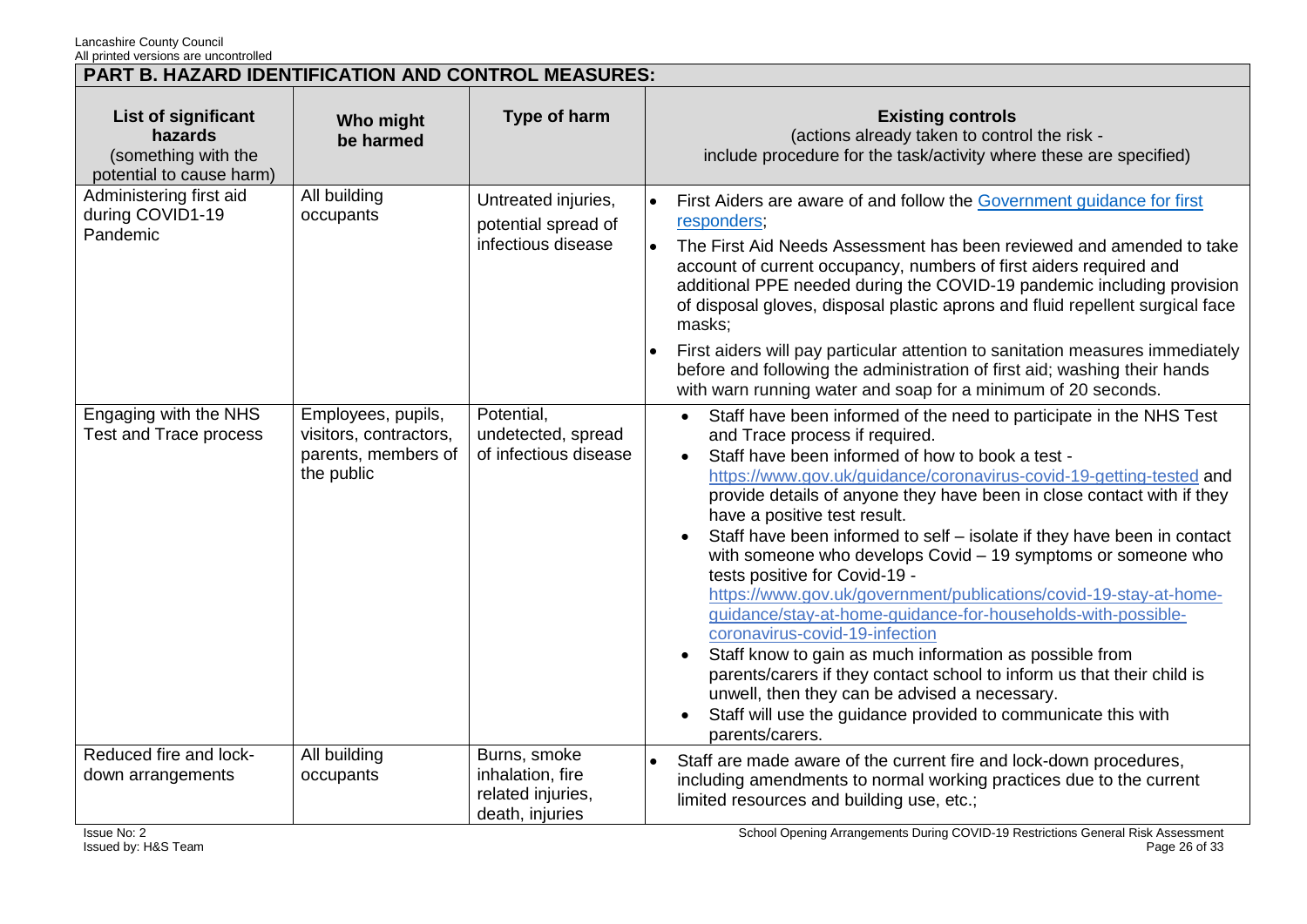| PART B. HAZARD IDENTIFICATION AND CONTROL MEASURES:                               |                           |                                                                                                                                                                |                                                                                                                                                                                                                                                                                                                                                                                                                                                                                                                                                                                                                                                                                                                                                                                                                                                                                                                                                                     |
|-----------------------------------------------------------------------------------|---------------------------|----------------------------------------------------------------------------------------------------------------------------------------------------------------|---------------------------------------------------------------------------------------------------------------------------------------------------------------------------------------------------------------------------------------------------------------------------------------------------------------------------------------------------------------------------------------------------------------------------------------------------------------------------------------------------------------------------------------------------------------------------------------------------------------------------------------------------------------------------------------------------------------------------------------------------------------------------------------------------------------------------------------------------------------------------------------------------------------------------------------------------------------------|
| List of significant<br>hazards<br>(something with the<br>potential to cause harm) | Who might<br>be harmed    | Type of harm                                                                                                                                                   | <b>Existing controls</b><br>(actions already taken to control the risk -<br>include procedure for the task/activity where these are specified)                                                                                                                                                                                                                                                                                                                                                                                                                                                                                                                                                                                                                                                                                                                                                                                                                      |
|                                                                                   |                           | relating to<br>violence/aggression                                                                                                                             | Daily checks are made to ensure all required fire doors are not blocked<br>and kept unlocked and are available in the event of an emergency.<br>Surplus furniture and resources have been stored away safely so as not to<br>$\bullet$<br>cause a fire hazard, block fire exits or obscure fire extinguishers or fire<br>signage.<br>Nominated persons are identified each day/shift:<br>In the event of a fire alarm -<br>to liaise with the fire officer and report any concerns e.g. areas of a<br>$\circ$<br>building that may not have been checked.<br>to act as Fire Wardens, take out the register and emergency grab<br>bag.<br>In the event of a lock-down -<br>to call/liaise with the Police.<br>to lead pupils to a 'safe area' depending upon the type of security<br>threat/lock-down.<br>In an emergency there is no requirement to adhere to the 2-metre social<br>distancing rule if it would be unsafe to do so i.e. it would hinder evacuation; |
| Reduced premises<br>inspections, tests,<br>servicing and<br>maintenance           | All building<br>occupants | Accidents or<br>incidents resulting in<br>injury, occupational<br>disease, or a risk to<br>health e.g.<br>electrocution, fire,<br>legionellosis,<br>asbestosis | Premises management inspections, testing and servicing of plant,<br>equipment, etc. are kept up-to-date for all parts of the building that remain<br>in use e.g.:<br>Fire Checks: weekly fire alarm checks continue to be made and<br>$\circ$<br>recorded for occupied parts of the building. The same principle<br>applies to emergency lighting, fire extinguishers etc.<br>Asbestos inspections: undertaken on any areas of the building<br>$\circ$<br>containing asbestos which remain open. If there is no prospect of<br>areas containing asbestos being disturbed, they will be safely left<br>until the school fully reopens, at which point checks will be made<br>as part of the reopening process.                                                                                                                                                                                                                                                       |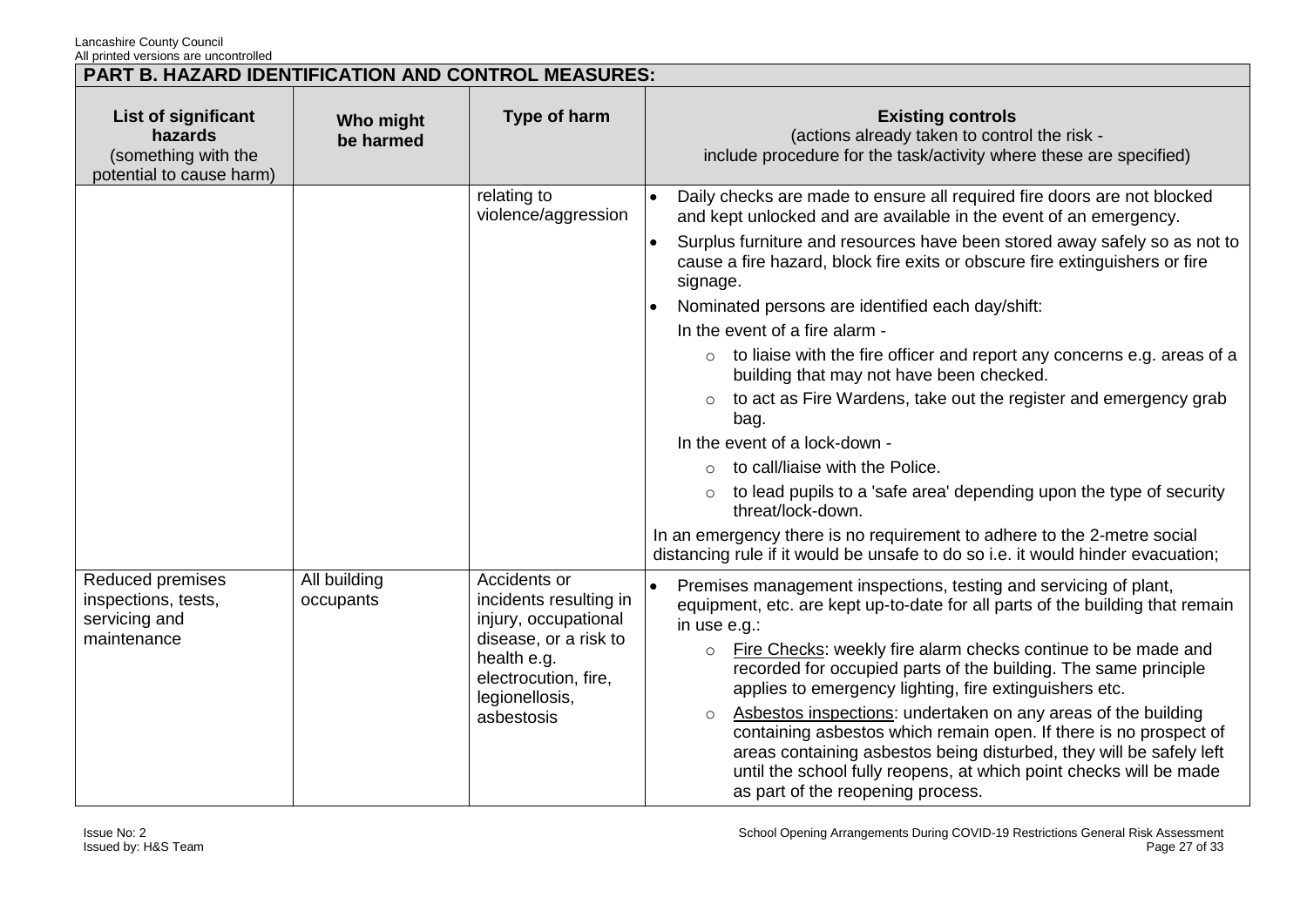| PART B. HAZARD IDENTIFICATION AND CONTROL MEASURES:                                                                             |                                                               |                                           |                                                                                                                                                                                                                                                                                                                                                                                                                                                                                                                                                                                                                                                                          |
|---------------------------------------------------------------------------------------------------------------------------------|---------------------------------------------------------------|-------------------------------------------|--------------------------------------------------------------------------------------------------------------------------------------------------------------------------------------------------------------------------------------------------------------------------------------------------------------------------------------------------------------------------------------------------------------------------------------------------------------------------------------------------------------------------------------------------------------------------------------------------------------------------------------------------------------------------|
| List of significant<br>hazards<br>(something with the<br>potential to cause harm)                                               | Who might<br>be harmed                                        | Type of harm                              | <b>Existing controls</b><br>(actions already taken to control the risk -<br>include procedure for the task/activity where these are specified)                                                                                                                                                                                                                                                                                                                                                                                                                                                                                                                           |
|                                                                                                                                 |                                                               |                                           | Legionella/Water hygiene: weekly flushing regimes will continue;<br>$\circ$<br>prior to undertaking the flushing regime, the domestic hot water<br>plant will be switched on and fully operational to ensure water is<br>stored above 60 °C for at least 1 hour prior to commencing the<br>weekly flushing regime to sterilize the hot water system and reduce<br>the proliferation of legionella bacteria.                                                                                                                                                                                                                                                              |
|                                                                                                                                 |                                                               |                                           | Contractor servicing and maintenance: servicing, etc., will continue<br>$\circ$<br>wherever possible (see section on Contractors and visitors to the<br>premises). The school's property consultant will be contacted for<br>advice prior to reopening areas of the school where it has not been<br>possible to keep these up-to-date.                                                                                                                                                                                                                                                                                                                                   |
|                                                                                                                                 |                                                               |                                           | Testing of electrical items (PAT): PAT testing will continue where<br>$\Omega$<br>possible. If not possible, the school will put local controls in place<br>e.g. by undertaking pre-use visual checks for signs or damage or<br>scorching, removing any damaged or faulty equipment from use,<br>switching off and unplugging all equipment after use etc.                                                                                                                                                                                                                                                                                                               |
|                                                                                                                                 |                                                               |                                           | Records of all testing and checks will be kept;                                                                                                                                                                                                                                                                                                                                                                                                                                                                                                                                                                                                                          |
|                                                                                                                                 |                                                               |                                           | Records will also be kept of those areas that have not been checked and<br>why e.g. due to building closure, reduced resource, etc. These areas will<br>be fully checked before reopening.                                                                                                                                                                                                                                                                                                                                                                                                                                                                               |
| Transmission of Covid-19<br>through airborne particles<br>from customers, visitors<br>and contractors accessing<br>the building | Staff, pupils, visitors,<br>contractors,<br>household members | Potential spread of<br>infectious disease | Visitors to site including contractors, parents and visitors are limited to<br>essential persons only and wherever possible by appointment only;<br>Supply teachers, peripatetic teachers and/or other temporary staff are<br>permitted and can move between schools;<br>To minimise the number of different temporary staff entering the<br>school premises, wherever possible the school will use longer<br>assignments with supply teachers and agree a minimum number of<br>hours across the academic year. This will apply to supply teachers<br>and peripatetic teachers as well as sports coaches, and those<br>engaged to deliver before and after school clubs; |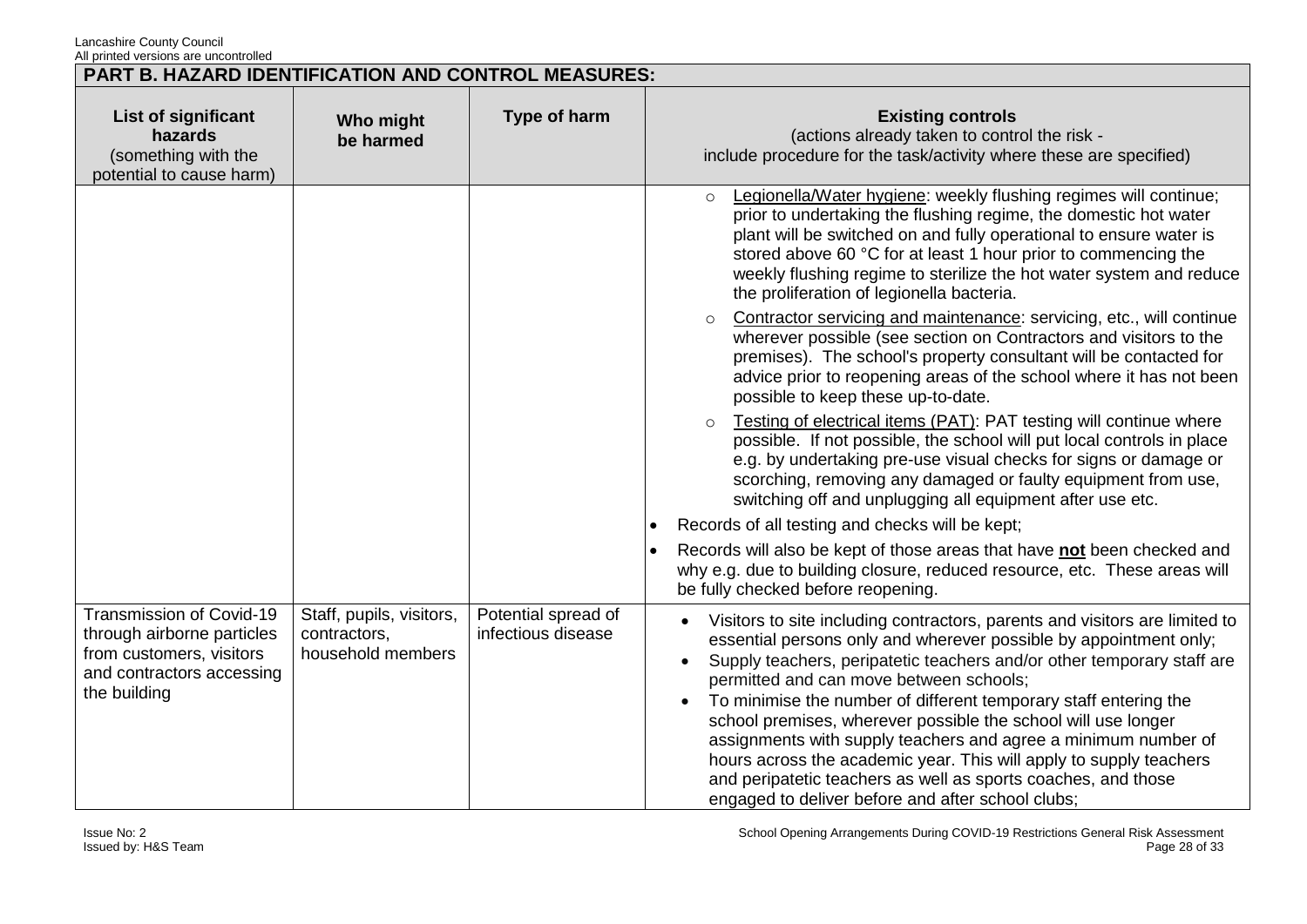| <b>PART B. HAZARD IDENTIFICATION AND CONTROL MEASURES:</b>                        |                        |              |                                                                                                                                                                                                                                                                                                                                                                                                                                                                                                                                                                                                                                                                                                                                                                                                                                                                                                                                                                                                                                                                                                                                                                                                                                                                                                                                                                                                                                                                                                                                                                                                                                                                                                                                                                                                                                                                                                                                      |
|-----------------------------------------------------------------------------------|------------------------|--------------|--------------------------------------------------------------------------------------------------------------------------------------------------------------------------------------------------------------------------------------------------------------------------------------------------------------------------------------------------------------------------------------------------------------------------------------------------------------------------------------------------------------------------------------------------------------------------------------------------------------------------------------------------------------------------------------------------------------------------------------------------------------------------------------------------------------------------------------------------------------------------------------------------------------------------------------------------------------------------------------------------------------------------------------------------------------------------------------------------------------------------------------------------------------------------------------------------------------------------------------------------------------------------------------------------------------------------------------------------------------------------------------------------------------------------------------------------------------------------------------------------------------------------------------------------------------------------------------------------------------------------------------------------------------------------------------------------------------------------------------------------------------------------------------------------------------------------------------------------------------------------------------------------------------------------------------|
| List of significant<br>hazards<br>(something with the<br>potential to cause harm) | Who might<br>be harmed | Type of harm | <b>Existing controls</b><br>(actions already taken to control the risk -<br>include procedure for the task/activity where these are specified)                                                                                                                                                                                                                                                                                                                                                                                                                                                                                                                                                                                                                                                                                                                                                                                                                                                                                                                                                                                                                                                                                                                                                                                                                                                                                                                                                                                                                                                                                                                                                                                                                                                                                                                                                                                       |
|                                                                                   |                        |              | They will be instructed to ensure they minimise contact and maintain<br>$\bullet$<br>as much distance as possible from other staff;<br>Specialists, therapists, clinicians and other support staff for pupils with<br>SEND will provide interventions as usual;<br>All visitors will follow the Government's guidance and the school's<br>strict hygiene and social distancing rules e.g. hand<br>washing/sanitisation upon entry;<br>Visitor/Contractor site rules & procedures have been revised to<br>include additional controls to mitigate the risk of transmission of<br>COVID-19;<br>Reception staff responsibilities have been established in relation to<br>COVID-19 and the communication of procedures required by<br>contractors and visitors to site;<br>Office staff are aware of and explain additional hygiene and social<br>distancing rules required by contractors and visitors on arrival;<br>Signing in/out arrangements for visitors have been modified to prevent<br>the handling of pens and paper by multiple people;<br>A record of all visitors is kept in the event this may be required for<br>track and trace purposes;<br>A procedure is in place to sanitise touchscreen sign-in systems each<br>time they are used;<br>Contractors must obtain permission before attending site;<br>$\bullet$<br>When necessary, contractors to familiarise themselves with the<br>asbestos survey for the building prior to works commencing – this can<br>be downloaded from the PAM system. Alternatively, the executive<br>summary to be provided as a laminate which must be wiped clean<br>with disinfectant wipes after use;<br>Contractors will wear appropriate PPE as determined by their<br>employer, however they may be asked to wear additional PPE<br>(provided by the school) upon arrival e.g. gloves, mask, coveralls,<br>shoe covers, etc. where this is considered necessary. Contractors will |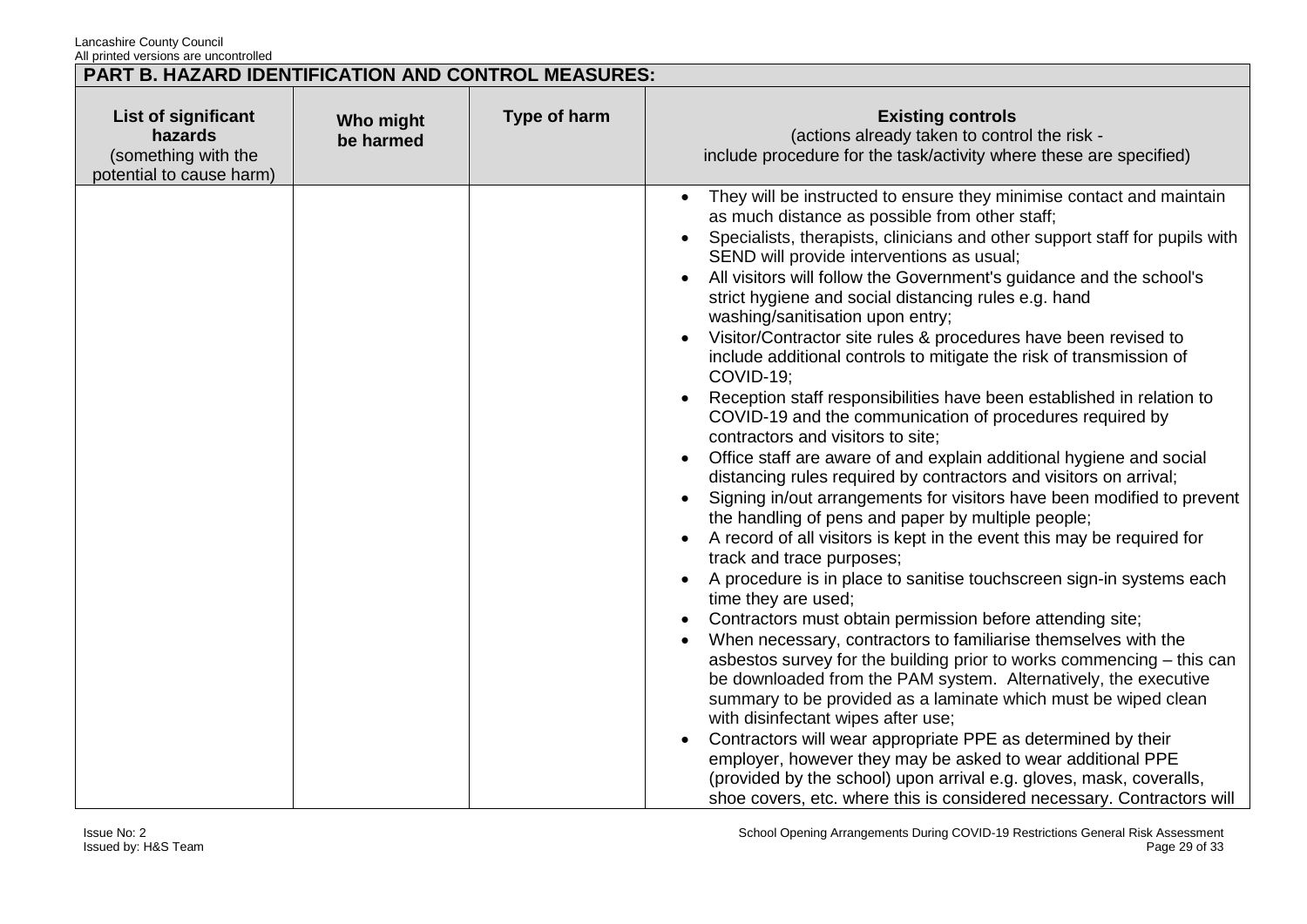| PART B. HAZARD IDENTIFICATION AND CONTROL MEASURES:                                      |                                                |                                                                                                   |                                                                                                                                                                                                                                                                                                                                                                                                                                                                                                                                                                                                                                                                                                                                                                                                                                                                                                                                                                                               |
|------------------------------------------------------------------------------------------|------------------------------------------------|---------------------------------------------------------------------------------------------------|-----------------------------------------------------------------------------------------------------------------------------------------------------------------------------------------------------------------------------------------------------------------------------------------------------------------------------------------------------------------------------------------------------------------------------------------------------------------------------------------------------------------------------------------------------------------------------------------------------------------------------------------------------------------------------------------------------------------------------------------------------------------------------------------------------------------------------------------------------------------------------------------------------------------------------------------------------------------------------------------------|
| <b>List of significant</b><br>hazards<br>(something with the<br>potential to cause harm) | Who might<br>be harmed                         | Type of harm                                                                                      | <b>Existing controls</b><br>(actions already taken to control the risk -<br>include procedure for the task/activity where these are specified)                                                                                                                                                                                                                                                                                                                                                                                                                                                                                                                                                                                                                                                                                                                                                                                                                                                |
|                                                                                          |                                                |                                                                                                   | comply with any additional PPE or hygiene requirements made by the<br>school prior to entry;<br>Contractors will be asked to keep the time spent on site to a minimum<br>and will make all efforts to only attend site to carry out work during<br>periods of reduced occupation;<br>Alternative routes around or through the premises will be used as<br>instructed by the school e.g. the school may usher the contractor<br>through a fire escape door to access an adjacent room, rather than<br>walking them through the school to reach their destination;<br>The number of site deliveries has been reduced where possible;<br>A procedure is in place to wipe down deliveries with sanitiser on<br>entering the school premises where possible;<br>Staff handling deliveries will observe good hand hygiene, washing<br>hands using warm, running water and soap for a minimum of 20<br>seconds or using hand sanitiser after handling new deliveries that<br>have not been sanitised |
| Homeworking with DSE                                                                     | Employees and<br>members of their<br>household | Development or<br>worsening of<br>existing<br>musculoskeletal<br>injuries or health<br>conditions | Staff are aware of the current Government guidance regarding self-<br>isolation if they are in a 'high risk' category due to a health condition, or if<br>they or any members of their household display symptoms of COVID-19.<br>Where possible, and in line with the School's needs, staff will be asked to<br>work from home e.g. where they are shielding or to reduce the number of<br>persons in school at any one time. Homeworking will usually involve the<br>use of Display Screen Equipment (DSE) in the form of mobile laptops,<br>yoga's, tablets, phones, etc.<br>Staff working from home have undertaken DSE eLearning and are aware<br>of how to set-up their workstation and equipment at home so as not to<br>cause additional health risks. Staff have access to H&S information and<br>support to assist homeworking arrangements such as:<br><b>H&amp;S COVID-19 web page (section on 'How to support</b><br>employees working from home')                               |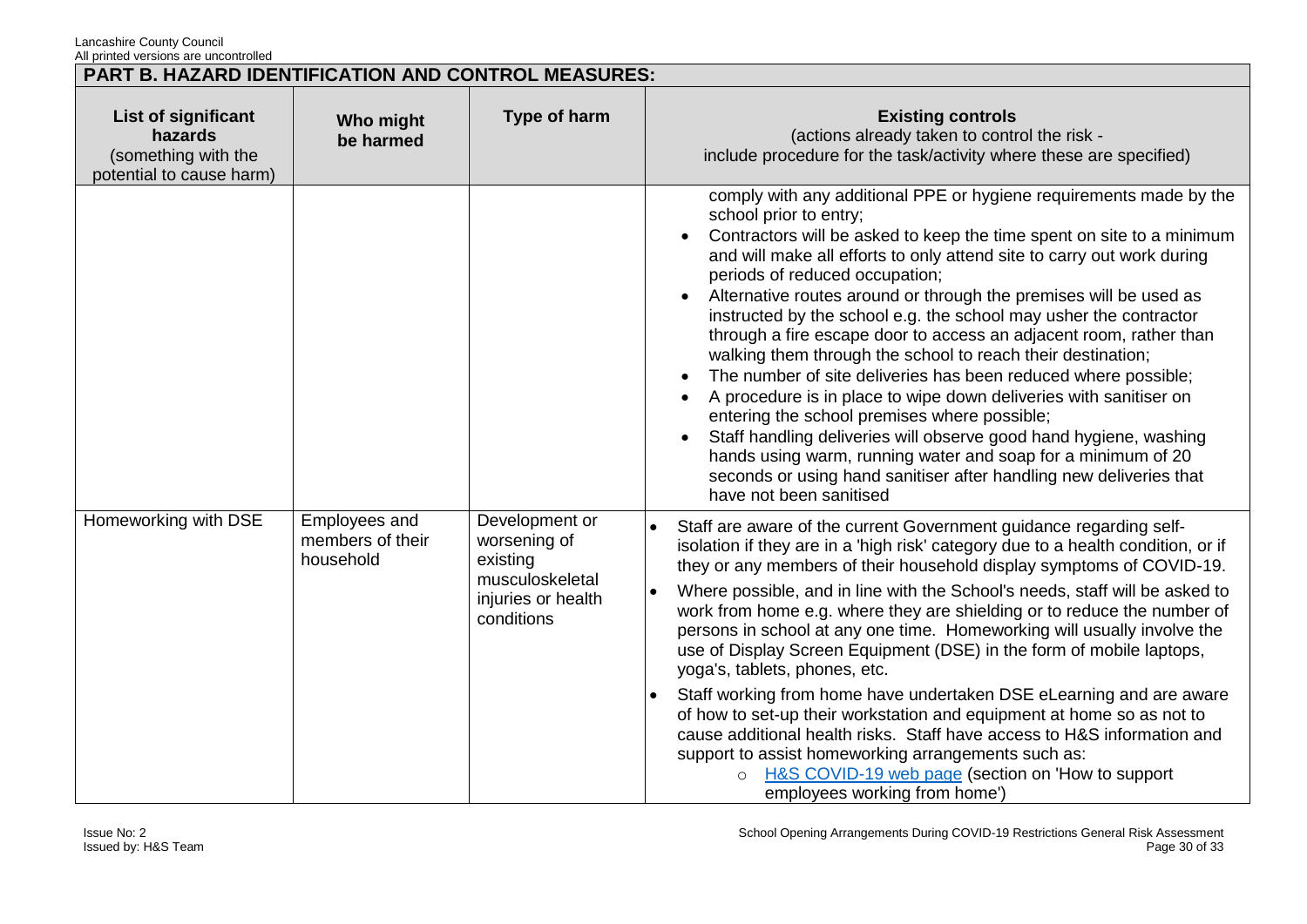| PART B. HAZARD IDENTIFICATION AND CONTROL MEASURES:                                      |                        |                                                                                       |                                                                                                                                                                                                                                                                                                                                                                                                                                                                                                                                                                                                                                                                                                                                                                                                                                                                                                                                                                                                                                                                                                                                                                                                                                                                                                                                                                                        |
|------------------------------------------------------------------------------------------|------------------------|---------------------------------------------------------------------------------------|----------------------------------------------------------------------------------------------------------------------------------------------------------------------------------------------------------------------------------------------------------------------------------------------------------------------------------------------------------------------------------------------------------------------------------------------------------------------------------------------------------------------------------------------------------------------------------------------------------------------------------------------------------------------------------------------------------------------------------------------------------------------------------------------------------------------------------------------------------------------------------------------------------------------------------------------------------------------------------------------------------------------------------------------------------------------------------------------------------------------------------------------------------------------------------------------------------------------------------------------------------------------------------------------------------------------------------------------------------------------------------------|
| <b>List of significant</b><br>hazards<br>(something with the<br>potential to cause harm) | Who might<br>be harmed | Type of harm                                                                          | <b>Existing controls</b><br>(actions already taken to control the risk -<br>include procedure for the task/activity where these are specified)                                                                                                                                                                                                                                                                                                                                                                                                                                                                                                                                                                                                                                                                                                                                                                                                                                                                                                                                                                                                                                                                                                                                                                                                                                         |
|                                                                                          |                        |                                                                                       | Remote H&S support is available via the Duty Officer by Tel: 01772 538877 or<br>email HS&Q Team at: health.safety@lancashire.gov.uk<br>In circumstances where staff are homeworking for more than one month at<br>a time, a Homeworker Checklist & Risk Assessment (see link to above<br>web page) will be completed to identify any issues or concerns. These<br>can then be discussed with their line manager at school and further<br>actions taken where necessary.                                                                                                                                                                                                                                                                                                                                                                                                                                                                                                                                                                                                                                                                                                                                                                                                                                                                                                                |
| <b>Stress and Anxiety</b>                                                                | <b>Staff</b>           | Increased levels of<br>stress/anxiety and<br>lower than normal<br>levels of wellbeing | The Extended Leadership Team will keep in regular contact with staff to<br>monitor their working arrangements and offer support and advice where<br>necessary.<br>Staff can contact a colleague or manager for advice and support, or just<br>for reassurance, during the normal working day.<br>A process is available for individuals to report concerns over breaches of<br>school safe working policy/guidelines so that intervention can occur;<br>Where a member of staff returning to the workplace has raised concerns<br>about their safety or wellbeing due to the risk of COVID-19, where<br>necessary their line manager can complete a risk assessment addressing<br>COVID-19 concerns for an employee to help identify key concerns and<br>any further adjustments required to support them at work.<br>The Department for Education is providing additional support for both pupil<br>and staff wellbeing in the current situation. Information about the extra<br>mental health support for pupils and teachers is available; -<br>The <b>Education Support Partnership</b> provides a free helpline for school<br>staff and targeted support for mental health and wellbeing.<br>Staff are made aware of sources of information that will assist staff<br>wellbeing such as:<br><b>Employee Wellbeing</b><br><b>MIND</b> web site<br>H&S COVID-19 web page<br>$\circ$ |